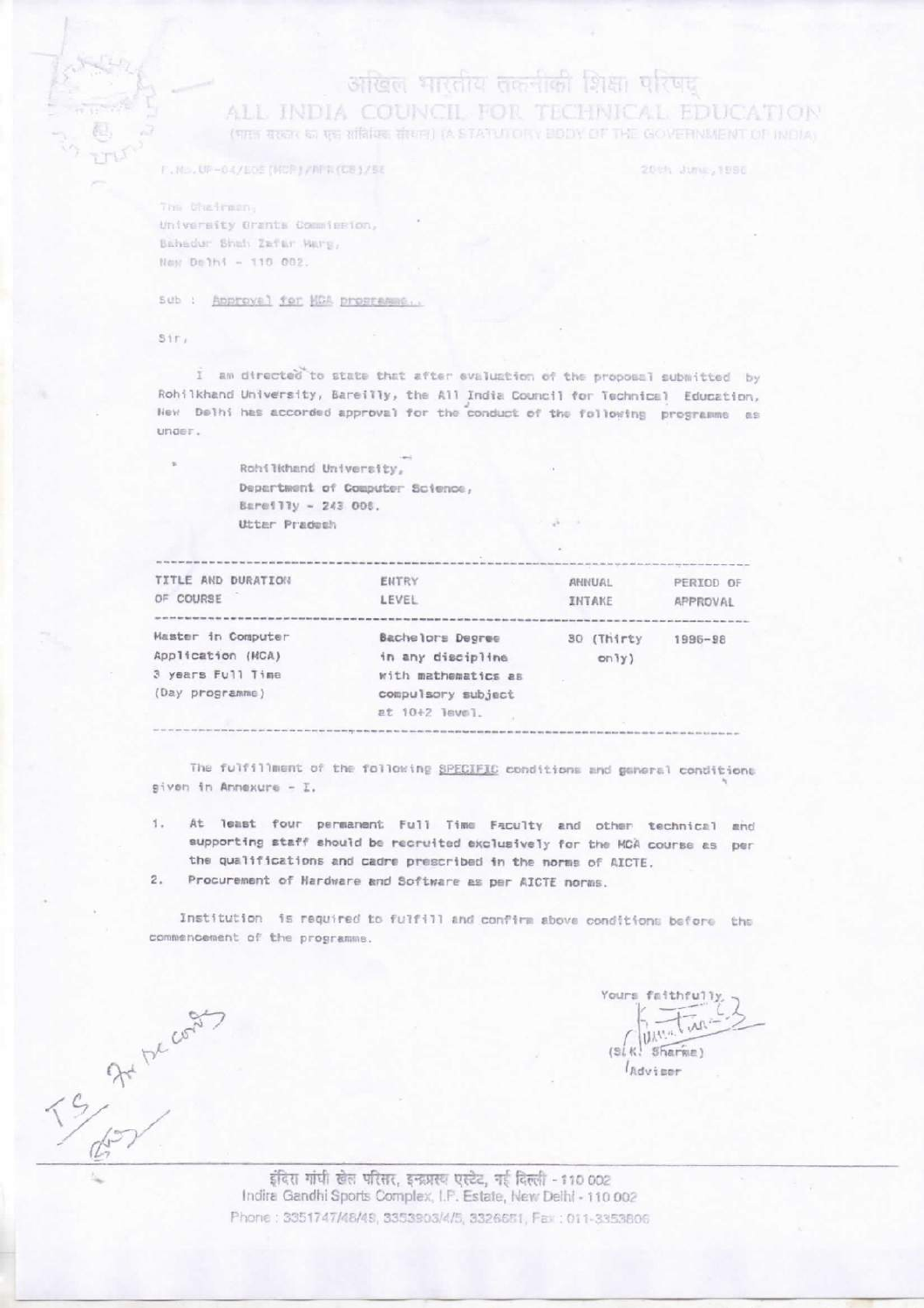

# अखिल भारतीय तकनीकी-शिक्षा परिषद् ALL INDIA COUNCIL FOR TECHNICAL EDUCATION

· (भारत सरकार का एक सांविधिक निकाय) (A STATUTORY BODY OF THE GOVT. OF INDIA)

F.No. 06/03/UP/MCA/016 Date: 14/07/2005

To

Principal Secretary Higher & Technical Education Govt. of Uttar Pradesh, UP Vidhan Sabha Annexe, Vidhan Bhawan, Lucknow-01

Sub:

Extension of approval to Deptt. of Computer Sc., MJP Rohilkhand Univ., Bareilly, UP, for the year 2005-06-гед.

Sir/ Madam,

As you are aware, All India Council for Technical Education has been mandated under the AICTE Act, 1987 to ensure maintenance of norms and standards with regard to technical education in the country. In exercise of this mandate, the Council insists on fulfillment of the minimum requirements prescribed for imparting technical education by the institution so that quality is not compromised and stakeholders are satisfied. The Council also undertakes Annual Inspection of the institutions and conveys deficiencies to them for rectification.

It has been observed however that notwithstanding the Council's repeated advice to comply with minimum norms and standards, many institutions continue to be complacent about taking steps to remedy the deficiencies.

In case of Government/Government aided institutions/Universities departments, the Council has been specially supportive and sympathetic on account of the fact that Government institutions provide technical education at a reasonable cost besides transparent admissions. It is however a matter of regret that many such institutions suffer from critical deficiencies of faculty and other requirements. Feed back of students with regard to quality of education imparted by some institutions has evoked grave concern. The Expert Committees, following holistic appraisel during inspections, have also pointed out severe shortages in key areas evoking serious concern.

Your institution, on appraisal, has been found to be suffering from several deficiencies which are listed in Annexure-A for your perusal. Non-availability of faculty is the most serious one.

The deficiencies, particularly with reference to faculty, are of grave concern to the Council. Inspite of this, it has been decided that approval in respect of your institution for the year 2005-06 as indicated below, be given with the hope that you shall take urgent steps to rectify deficiencies, particularly shortage of faculty. The Council shall monitor progress in this regard carefully and shall be constrained to put your institution in no admission/reduced intake category for the year 2006-07 in case of noncompliance. The approved course(s) along with recommended intake for the year 2005-06 in respect of Deptt. of Computer Sc., MJP Rohilkhand Univ., Bareilly, UP is as under:-

| COURSE (S) | <b>APPROVED INTAKE</b><br>2004-05 | <b>APPROVED INTAKE</b><br>2005-06 |
|------------|-----------------------------------|-----------------------------------|
| MCA        | 30                                |                                   |

Note:-

Additional intake/new courses not granted on account of deficiencies in respect of existing courses/intake.

Contd..../2

इंदिरा गांधी खेल परिसर, इन्द्रप्रस्थ एस्टेट, नई दिल्ली -- 110002 Indira Gandhi Sports Complex, I. P. Estate, New Delhi -110 002 दूरभाष / Phone: 23392506, 63-65-68, 71, 73 -75 फैक्स / Fax: 011-23392554 वैयसाइट / Website : www.aicle.ernnt.in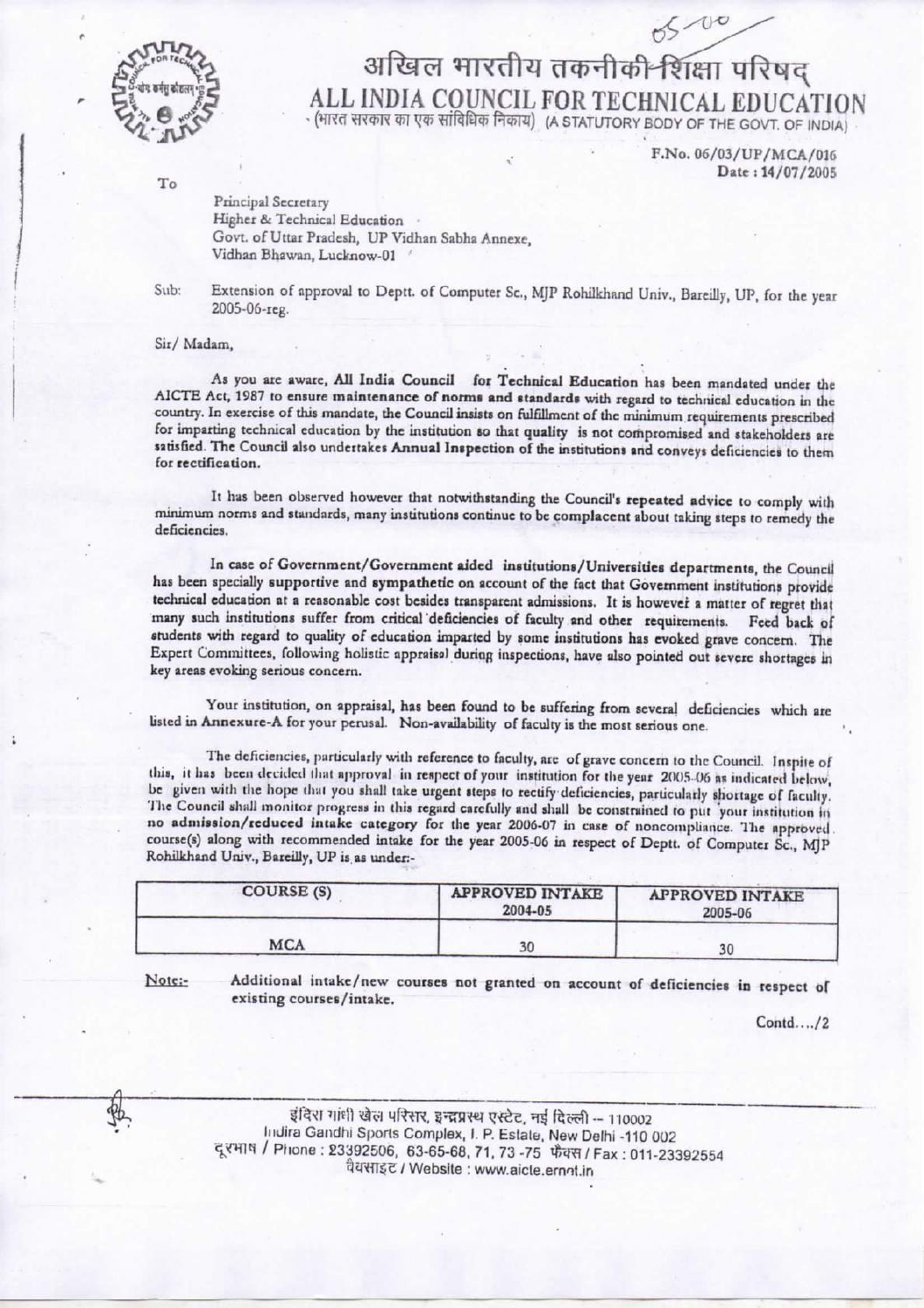

# अखिल भारतीय तकनीकी शिक्षा परिषद ALL INDIA COUNCIL FOR TECHNICAL EDUCATION

(পারে सरकार का एक साबिनिक मिकाए) (ASTATLTORY BODY OF THE GOVT. OF INDIA)

F.No. 06/03/UP/MCA/016. Date: 10 July, 2009

To

The Principal Secretary Higher & Technical Education Govt. of Uttar Pradesh UP Vidhan Sabha Annexe, Vidhan Bhawan, Lucknow- 01.

Extension of approval to Department of Computer Science, MJP Rohillchand University, Barelly-243 Sub: 006, for the academic year 2009-10

As per the Regulations notified by the Council vide F.No. 37-3/Legal/2006 dated 14th September 2006 and norms, standards, procedures and concitions prescribed by the Council from time to time and based on the recommendations of Appraisal Committee / Expert Committee, I am directed to convey the extension of approval of the<br>Council to Department of Commuter Science, MJP Robilidated University, Barellly-243 006, for conduct of th a courses with the intake indicated below:

| <b>IQUOMITÀ</b> <i>Photes Ketter</i><br>Name of the Course(s) | <b>Existing Intake</b> | <b>Approved Intake</b><br>2009-10 | Period of Approval |
|---------------------------------------------------------------|------------------------|-----------------------------------|--------------------|
| MCA-(Full Time)                                               |                        |                                   | 2009-10            |
| <b>TOTAL</b>                                                  |                        |                                   |                    |

The Compliance Report with requisite processing fee is required to be submitted every year by 31<sup>et</sup> August

The above approval is subject to rectification of the following observations / deficiencies / specific conditions by 31st August

2009

ä

**Faculty:** 

> Qualified Director to be appointed.

**Built Up Area:** 

 $>$  NIL

Others:

 $> NIL$ 

Contd... 2/-

18705 Prison

O 10

7वाँ तल. चन्द्रलोक भवन, जनपथ नई दिल्ली-110001 7th Floor. Chander Lok Building, Janpath, New Delhi-110001 - Phone: 011-23724151-57 Fax: 011-23724183 Website www.aicte.emet.in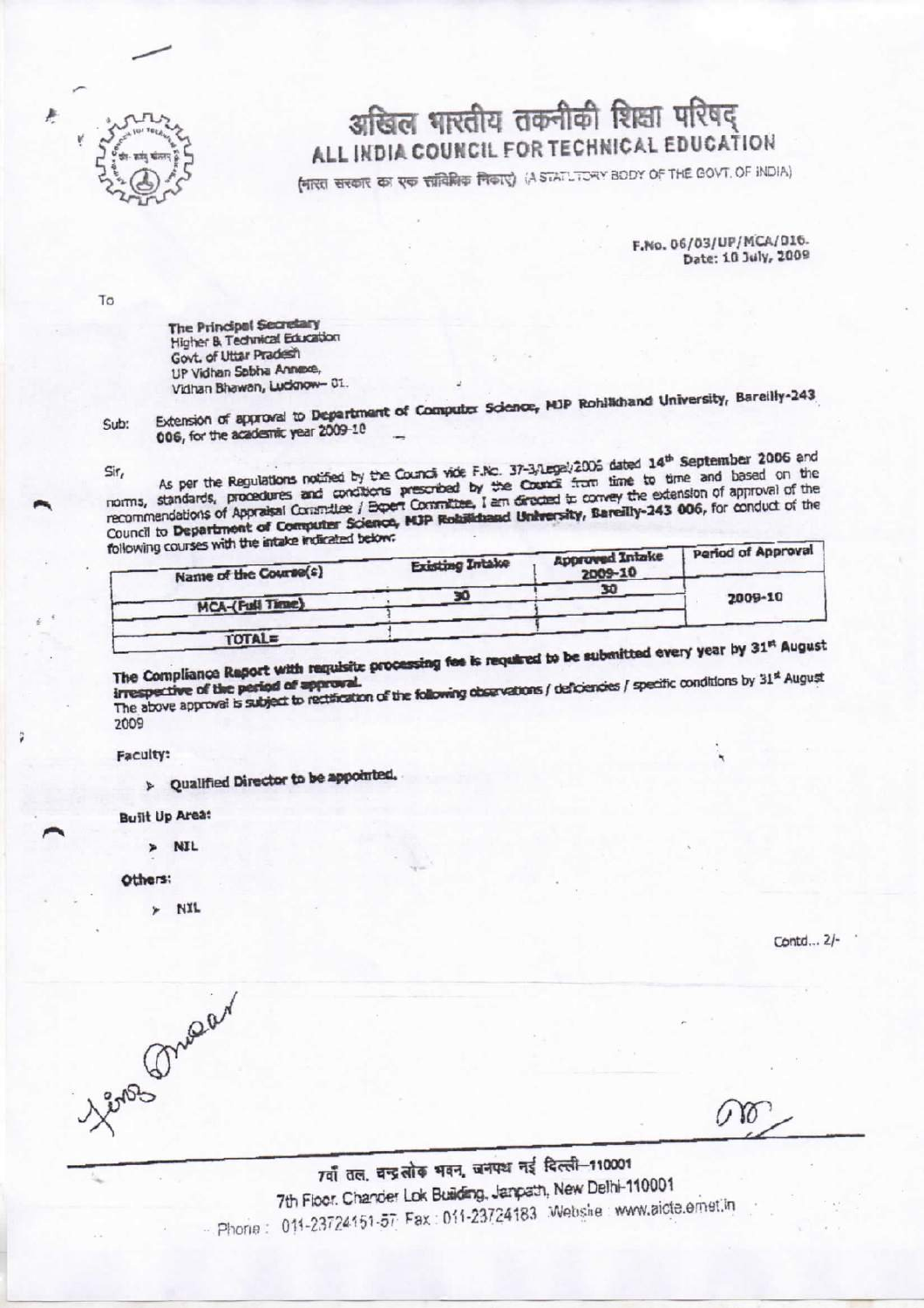|           |                                                                                                                                                                                                                                                                                                                                                                                                                                                                                                                                                                                 |                                                              |                      | All India Council for Technical Education                                                                                                                                                                                                                                           |                                                                                                                                                                                                             |                                                                                                                                                                            |                       |
|-----------|---------------------------------------------------------------------------------------------------------------------------------------------------------------------------------------------------------------------------------------------------------------------------------------------------------------------------------------------------------------------------------------------------------------------------------------------------------------------------------------------------------------------------------------------------------------------------------|--------------------------------------------------------------|----------------------|-------------------------------------------------------------------------------------------------------------------------------------------------------------------------------------------------------------------------------------------------------------------------------------|-------------------------------------------------------------------------------------------------------------------------------------------------------------------------------------------------------------|----------------------------------------------------------------------------------------------------------------------------------------------------------------------------|-----------------------|
|           |                                                                                                                                                                                                                                                                                                                                                                                                                                                                                                                                                                                 |                                                              |                      | (A Sendory Sody ander Mayery of LED Gold of Indian                                                                                                                                                                                                                                  |                                                                                                                                                                                                             |                                                                                                                                                                            |                       |
|           |                                                                                                                                                                                                                                                                                                                                                                                                                                                                                                                                                                                 |                                                              |                      | Tarranc Casadista Pulsing James, Naw Dela (18.90)<br>Phone : 11.73124151-57, 583 : 11.23724183 www.bide.judit.org                                                                                                                                                                   |                                                                                                                                                                                                             |                                                                                                                                                                            |                       |
|           |                                                                                                                                                                                                                                                                                                                                                                                                                                                                                                                                                                                 |                                                              |                      |                                                                                                                                                                                                                                                                                     |                                                                                                                                                                                                             |                                                                                                                                                                            |                       |
|           |                                                                                                                                                                                                                                                                                                                                                                                                                                                                                                                                                                                 |                                                              |                      |                                                                                                                                                                                                                                                                                     |                                                                                                                                                                                                             | August 20, 2010                                                                                                                                                            |                       |
| No. :     | Northern Region/1-18287874/2010/EOA                                                                                                                                                                                                                                                                                                                                                                                                                                                                                                                                             |                                                              |                      |                                                                                                                                                                                                                                                                                     |                                                                                                                                                                                                             |                                                                                                                                                                            |                       |
|           | Principal Secretary (Tech. Edu.) Govt. of Uttar pardesh, Sachiv Bhawan,                                                                                                                                                                                                                                                                                                                                                                                                                                                                                                         |                                                              |                      | Regional Officer                                                                                                                                                                                                                                                                    |                                                                                                                                                                                                             |                                                                                                                                                                            |                       |
|           | Lucknow-226001, 12A, Navin Bhawan, U.P. Lucknow-226001                                                                                                                                                                                                                                                                                                                                                                                                                                                                                                                          |                                                              |                      | All India Council for Tach, Education.                                                                                                                                                                                                                                              |                                                                                                                                                                                                             |                                                                                                                                                                            |                       |
|           | Sub.: Extension of approval for the academic year 2010-11.                                                                                                                                                                                                                                                                                                                                                                                                                                                                                                                      |                                                              |                      |                                                                                                                                                                                                                                                                                     |                                                                                                                                                                                                             |                                                                                                                                                                            |                       |
|           |                                                                                                                                                                                                                                                                                                                                                                                                                                                                                                                                                                                 |                                                              | in any communication | : Kanatia - 208 002                                                                                                                                                                                                                                                                 |                                                                                                                                                                                                             |                                                                                                                                                                            |                       |
|           | In terms of the Regulations notified by the Council vide F. Mo. 37-3/Lagal/2010 and norms, standards, procedures and conditions<br>prescribed by the Council from time to time, I am directed to convey the extension of approval of the Council to :                                                                                                                                                                                                                                                                                                                           |                                                              |                      |                                                                                                                                                                                                                                                                                     |                                                                                                                                                                                                             |                                                                                                                                                                            |                       |
|           | C.S.I.T., LE.T., M.J.P. ROHILKHAND UNIVERSITY, BAREILLY, C.S.I.T., LE.T., MJP ROHILKHAND UNIVERSITY, BAREILLY,                                                                                                                                                                                                                                                                                                                                                                                                                                                                  |                                                              |                      |                                                                                                                                                                                                                                                                                     |                                                                                                                                                                                                             |                                                                                                                                                                            |                       |
|           | PILIBHIT BY PASS ROAD, BAREILLY (U.P.), BAREILLY, UTTAR PRADESH, PIN: 243006                                                                                                                                                                                                                                                                                                                                                                                                                                                                                                    |                                                              |                      |                                                                                                                                                                                                                                                                                     |                                                                                                                                                                                                             |                                                                                                                                                                            |                       |
|           |                                                                                                                                                                                                                                                                                                                                                                                                                                                                                                                                                                                 |                                                              |                      |                                                                                                                                                                                                                                                                                     |                                                                                                                                                                                                             |                                                                                                                                                                            |                       |
|           | for conduct of the following courses with the intake indicated below in the academic year 2010-11: and the following                                                                                                                                                                                                                                                                                                                                                                                                                                                            |                                                              |                      |                                                                                                                                                                                                                                                                                     |                                                                                                                                                                                                             |                                                                                                                                                                            |                       |
|           |                                                                                                                                                                                                                                                                                                                                                                                                                                                                                                                                                                                 |                                                              |                      |                                                                                                                                                                                                                                                                                     |                                                                                                                                                                                                             |                                                                                                                                                                            | Intake                |
| Sr.       | Program                                                                                                                                                                                                                                                                                                                                                                                                                                                                                                                                                                         | Level                                                        | <b>Shift</b>         | Course                                                                                                                                                                                                                                                                              |                                                                                                                                                                                                             | Intake<br>2009-10                                                                                                                                                          | 2010-11               |
| No.       |                                                                                                                                                                                                                                                                                                                                                                                                                                                                                                                                                                                 |                                                              |                      | $-MCA$                                                                                                                                                                                                                                                                              |                                                                                                                                                                                                             | 30                                                                                                                                                                         | $-30$                 |
| $\cdot$ 1 | <b>MCA</b>                                                                                                                                                                                                                                                                                                                                                                                                                                                                                                                                                                      | PG                                                           | <b>First Shift</b>   |                                                                                                                                                                                                                                                                                     |                                                                                                                                                                                                             |                                                                                                                                                                            |                       |
|           |                                                                                                                                                                                                                                                                                                                                                                                                                                                                                                                                                                                 |                                                              |                      |                                                                                                                                                                                                                                                                                     |                                                                                                                                                                                                             |                                                                                                                                                                            |                       |
|           | The above mentioned approval is subject to the condition that :<br>C.S.I.T., I.E.T., M.J.P. ROHILKHAND UNIVERSITY, BAREILLY, C.S.I.T., I.E.T., MJP ROHILKHAND UNIVERSITY, BAREILLY,<br>PILIBHIT BY PASS ROAD, BAREILLY (U.P.), BAREILLY, UTTAR PRADESH, PIN: 243006:5 5 545 2007 1200 1200 1200 1200<br>shall follow and adhere to the regulations, guidelines and directions issued by AICTE from time to time and the undertaking /<br>affidavit given by the Institution along with the application submitted by the institution on portal and hard copy to Regional Office. |                                                              |                      |                                                                                                                                                                                                                                                                                     | $\mathcal{L}(\mathcal{X}) = \mathbb{Z}(\mathcal{A}) \times \mathbb{Z}(\mathcal{A}) \times \mathbb{Z}(\mathcal{A}) \times \mathbb{Z}(\mathcal{A}) \times \mathbb{Z}(\mathcal{A}) \times \mathbb{Z}^{\times}$ |                                                                                                                                                                            |                       |
|           | Anti Ragging :- The sppowel is subject to the institutions strictly complying with all the provisions made under the Anti ragging regulation notified by council vide F.No.<br>37/Legel/AICTE/2009 dated 1-7-2009 failing which,                                                                                                                                                                                                                                                                                                                                                |                                                              |                      |                                                                                                                                                                                                                                                                                     |                                                                                                                                                                                                             |                                                                                                                                                                            | $1 - 1 - 1$<br>3.5025 |
|           |                                                                                                                                                                                                                                                                                                                                                                                                                                                                                                                                                                                 |                                                              |                      |                                                                                                                                                                                                                                                                                     |                                                                                                                                                                                                             | Dr. S. G. Bhirud                                                                                                                                                           |                       |
|           |                                                                                                                                                                                                                                                                                                                                                                                                                                                                                                                                                                                 |                                                              |                      |                                                                                                                                                                                                                                                                                     |                                                                                                                                                                                                             | <b>Birector</b>                                                                                                                                                            |                       |
|           |                                                                                                                                                                                                                                                                                                                                                                                                                                                                                                                                                                                 |                                                              |                      | $1.555$ $100$                                                                                                                                                                                                                                                                       |                                                                                                                                                                                                             |                                                                                                                                                                            | $100 - 100$           |
| Capy to:  | 1: The Regional Office, Northern Region, Uttar Pradesh                                                                                                                                                                                                                                                                                                                                                                                                                                                                                                                          |                                                              |                      |                                                                                                                                                                                                                                                                                     | a minute processor                                                                                                                                                                                          | * the towner without the man is                                                                                                                                            |                       |
|           | 2. The Director of Technical Education, Govt. of Daire, U.1-5<br>3. Guard File (AICTE)                                                                                                                                                                                                                                                                                                                                                                                                                                                                                          |                                                              |                      |                                                                                                                                                                                                                                                                                     |                                                                                                                                                                                                             | $\mathcal{A} = \{ \{ \mathbf{u}_1, \mathbf{v}_2, \mathbf{v}_3, \ldots, \mathbf{v}_n, \mathbf{v}_n \}_{n=1}^{n} \} \cup \{ \mathbf{v}_1, \ldots, \mathbf{v}_n \}_{n=1}^{n}$ |                       |
|           | 4. The Registrar, Affiliating University                                                                                                                                                                                                                                                                                                                                                                                                                                                                                                                                        |                                                              |                      |                                                                                                                                                                                                                                                                                     | complete a change                                                                                                                                                                                           |                                                                                                                                                                            |                       |
|           | 5. The Principal / Director,                                                                                                                                                                                                                                                                                                                                                                                                                                                                                                                                                    | ROAD, BAREILLY (U.P.), BAREILLY, UTTAR PRADESH, PIN : 243008 |                      | C.S.I.T., LE.T., M.J.P. ROHILKHAND UNIVERSITY, BAREILLY, C.S.I.T., LE.T., M.JP ROHILKHAND UNIVERSITY, BAREILLY, PILIBHIT BY PASS                                                                                                                                                    |                                                                                                                                                                                                             |                                                                                                                                                                            |                       |
|           |                                                                                                                                                                                                                                                                                                                                                                                                                                                                                                                                                                                 |                                                              | company to the most  | which is a state that the content of the content of the state of the state of the<br>$\label{eq:2} \alpha_{\rm{eff}} = \alpha_{\rm{eff}} \sigma_{\rm{eff}} \sigma_{\rm{eff}} \sigma_{\rm{eff}}^2 + \alpha_{\rm{eff}}^2 \sigma_{\rm{eff}}^2 + \gamma_{\rm{eff}} \sigma_{\rm{eff}}^2$ |                                                                                                                                                                                                             | <b>Superintendo</b>                                                                                                                                                        | $27.6 - 24.6$         |
|           |                                                                                                                                                                                                                                                                                                                                                                                                                                                                                                                                                                                 |                                                              | $-0.1333374$         |                                                                                                                                                                                                                                                                                     |                                                                                                                                                                                                             |                                                                                                                                                                            |                       |
|           |                                                                                                                                                                                                                                                                                                                                                                                                                                                                                                                                                                                 |                                                              |                      |                                                                                                                                                                                                                                                                                     |                                                                                                                                                                                                             |                                                                                                                                                                            |                       |
|           |                                                                                                                                                                                                                                                                                                                                                                                                                                                                                                                                                                                 |                                                              |                      |                                                                                                                                                                                                                                                                                     |                                                                                                                                                                                                             |                                                                                                                                                                            |                       |
|           |                                                                                                                                                                                                                                                                                                                                                                                                                                                                                                                                                                                 |                                                              |                      |                                                                                                                                                                                                                                                                                     |                                                                                                                                                                                                             |                                                                                                                                                                            |                       |
|           |                                                                                                                                                                                                                                                                                                                                                                                                                                                                                                                                                                                 |                                                              |                      |                                                                                                                                                                                                                                                                                     |                                                                                                                                                                                                             |                                                                                                                                                                            |                       |
|           |                                                                                                                                                                                                                                                                                                                                                                                                                                                                                                                                                                                 |                                                              |                      |                                                                                                                                                                                                                                                                                     |                                                                                                                                                                                                             |                                                                                                                                                                            |                       |
|           |                                                                                                                                                                                                                                                                                                                                                                                                                                                                                                                                                                                 |                                                              |                      |                                                                                                                                                                                                                                                                                     |                                                                                                                                                                                                             |                                                                                                                                                                            |                       |
|           |                                                                                                                                                                                                                                                                                                                                                                                                                                                                                                                                                                                 |                                                              |                      |                                                                                                                                                                                                                                                                                     |                                                                                                                                                                                                             |                                                                                                                                                                            |                       |
|           |                                                                                                                                                                                                                                                                                                                                                                                                                                                                                                                                                                                 |                                                              |                      |                                                                                                                                                                                                                                                                                     |                                                                                                                                                                                                             |                                                                                                                                                                            |                       |
|           |                                                                                                                                                                                                                                                                                                                                                                                                                                                                                                                                                                                 |                                                              |                      |                                                                                                                                                                                                                                                                                     |                                                                                                                                                                                                             |                                                                                                                                                                            |                       |
|           |                                                                                                                                                                                                                                                                                                                                                                                                                                                                                                                                                                                 |                                                              |                      |                                                                                                                                                                                                                                                                                     |                                                                                                                                                                                                             |                                                                                                                                                                            |                       |

i,

 $\mathcal{O}(\mathbb{R}^3)$ 

 $\epsilon$  %

 $\frac{4}{3}$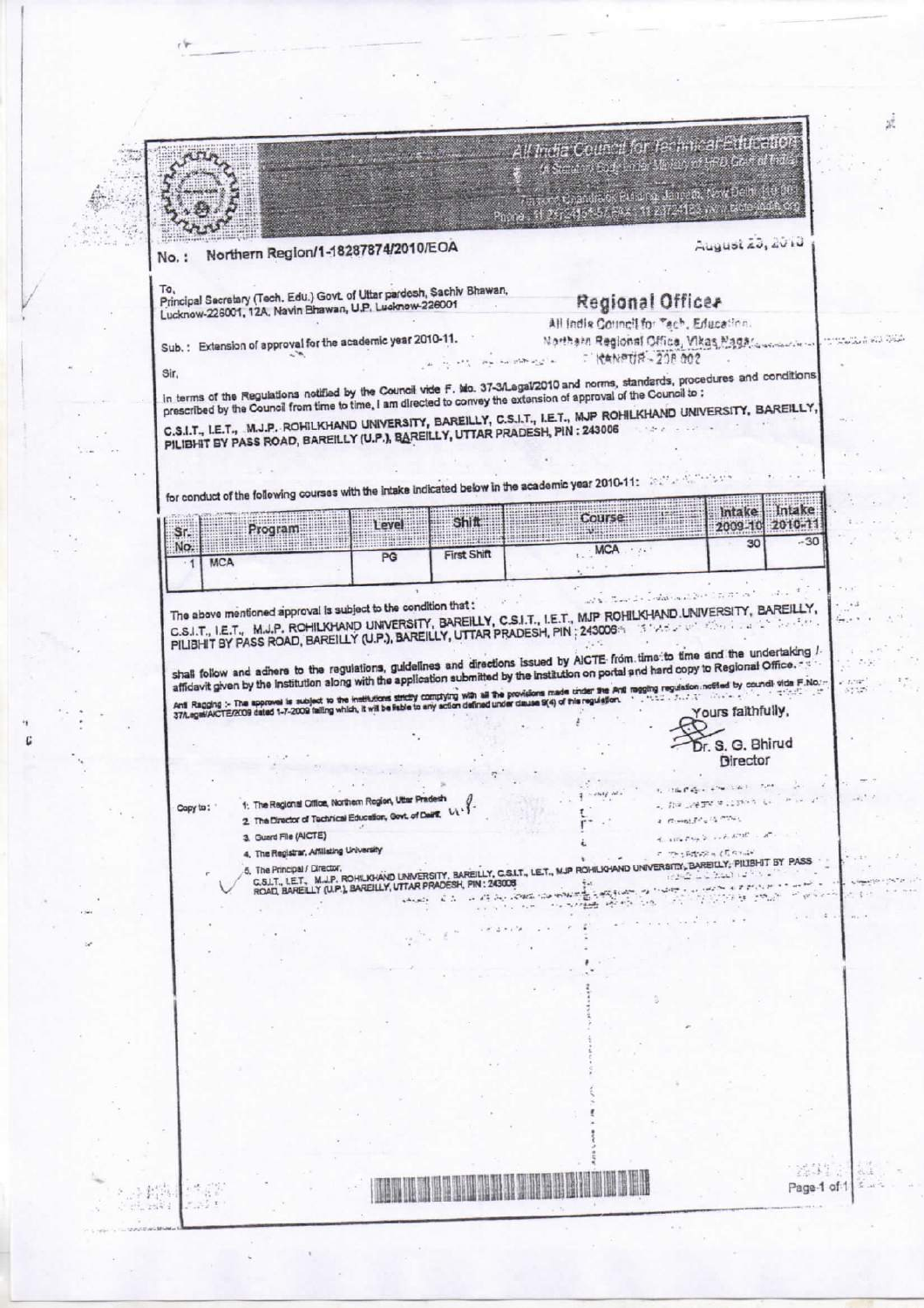

7th Floor, Chandralok Building, Janpath, New Delhi- 110 001 PHONE: 23724151/52/53/54/55/56/57 FAX: 011-23724183 www.aicte-India.org

F.No. Northern/1-398342275/2011/EOA Date: 01-09-2011

To, The Principal Secretary (Tech. Edu.) Govt. of Uttar pardesh, Sachiv Bhawan, Lucknow-226001, 12A, Navin Bhawan, U.P. Lucknow-226001

- Sub: Extension of approval for the academic year 2011-12.
- Ref : Application of the Institution for Extension of Approval for the Year 2011-12

Sir/Madam,

In terms of the Regulations notified by the Council vide F.No. 37-3/Legal/2011 dated 10/12/2010 and norms, standards, procedures and conditions prescribed by the Council from time to time, I am directed to convey the extension of approval of the Council to

| <b>Regional Office</b>       | Northern                                        | Application Id        | 1-398342275                                                                          |
|------------------------------|-------------------------------------------------|-----------------------|--------------------------------------------------------------------------------------|
|                              |                                                 | Permanent Id          | 1-18287874                                                                           |
| Name of the Institute        | DEPT. OF C.S.I.T., MJP<br>ROHILKHAND UNIVERSITY | Institute Address     | PILIBHIT BY PASS ROAD, BAREILLY<br>(U.P.), BAREILLY, BAREILLY, Uttar Pradesh, 243006 |
| Name of the<br>Society/Trust | <b>MJP ROHILKHAND</b><br>UNIVERSITY, BAREILLY   | Society/Trust Address | PILIBHIT BY PASS ROAD, BAREILLY<br>(U.P.), BAREILLY, BAREILLY, Uttar Pradesh, 243006 |
| <b>Institute Type</b>        | <b>University Managed</b>                       |                       |                                                                                      |

to conduct following courses with the intake indicated below for the academic year 2011-12

| Application Id: 1-398342275 |           |                                           | Course                                                          |                            | Affiliating<br><b>Body</b>                      | Intake<br>2010-11 | Approved for    | <b>NRI</b> | <b>PIO</b> | Collaboration |
|-----------------------------|-----------|-------------------------------------------|-----------------------------------------------------------------|----------------------------|-------------------------------------------------|-------------------|-----------------|------------|------------|---------------|
| Program                     | Shift     | Level                                     |                                                                 | Time<br><b>Full/Part</b>   |                                                 |                   | Intake<br>11-12 |            |            | Foreign       |
| <b>MCA</b>                  | 1st Shift | <b>POST</b><br><b>GRAD</b><br><b>UATE</b> | <b>MASTERS IN</b><br><b>COMPUTER</b><br><b>APPLICATION</b><br>S | <b>FULL</b><br><b>TIME</b> | M.J.P.<br>Rohilkhand<br>University,<br>Bareilly | 30                | 30              | <b>No</b>  | No         | No            |

The above mentioned approval is subject to the condition that DEPT. OF C.S.I.T., MJP ROHILKHAND UNIVERSITY shall follow and adhere to the Regulations, guidelines and directions issued by AICTE from time to time and the undertaking / affidavit given by the institution along with the application submitted by the institution on portal.

In case of any differences in content in this Computer generated Extension of Approval Letter, the content/information as approved by the Executive Council / General Council as available on the record of AICTE shall be final and binding.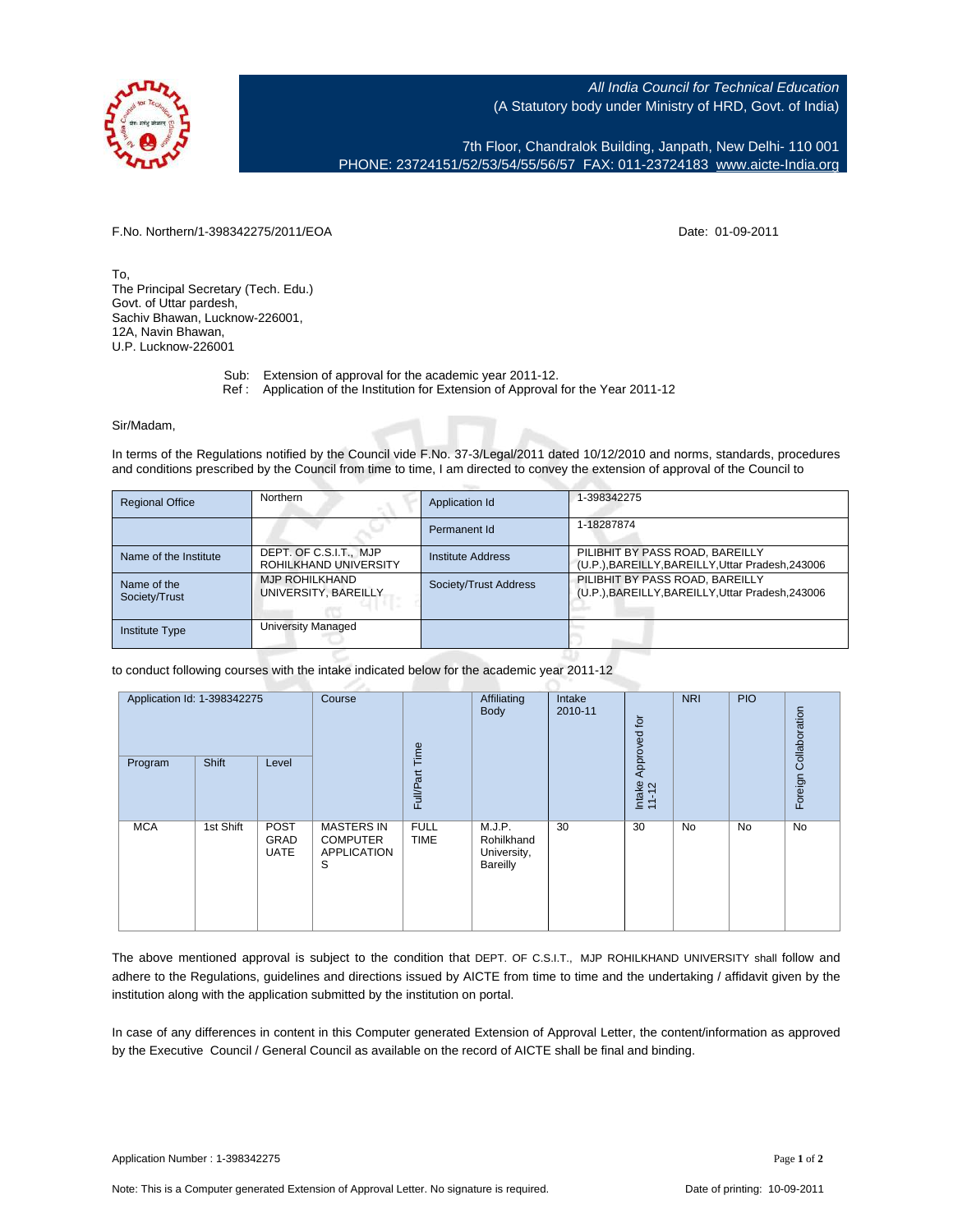

7th Floor, Chandralok Building, Janpath, New Delhi- 110 001 PHONE: 23724151/52/53/54/55/56/57 FAX: 011-23724183 www.aicte-India.org

**Mcgr** 

Strict compliance of Anti-Ragging Regulation:- Approval is subject to strict compliance of provisions made in AICTE Regulation notified vide F. No. 37-3/Legal/AICTE/2009 dated July 1, 2009 for Prevention and Prohibition of Ragging in Technical Institutions. In case Institution fails to take adequate steps to Prevent Ragging or fails to act in accordance with AICTE Regulation or fails to punish perpetrators or incidents of Ragging, it will be liable to take any action as defined under clause 9(4) of the said Regulation.

**(Dr. K P Isaac)**

Member Secretary, AICTE

Copy to:

- **1. The Regional Officer,** All India Council for Technical Education Govt. Polytechnic Campus Adjoining Directorate of Technical Education Vikas Nagar, Kanpur-208 002, Uttar Pradesh
- **2. The Director Of Technical Education,** Uttar Pradesh
- **3. The Registrar,** M.J.P. Rohilkhand University, Bareilly
- **4. The Principal / Director,** DEPT. OF C.S.I.T., MJP ROHILKHAND UNIVERSITY PILIBHIT BY PASS ROAD, BAREILLY (U.P.), BAREILLY,BAREILLY, Uttar Pradesh,243006
- **5. The Secretary / Chairman,** MJP ROHILKHAND UNIVERSITY, BAREILLY PILIBHIT BY PASS ROAD, BAREILLY (U.P.), BAREILLY,BAREILLY, Uttar Pradesh,243006
- **6. Guard File(AICTE)**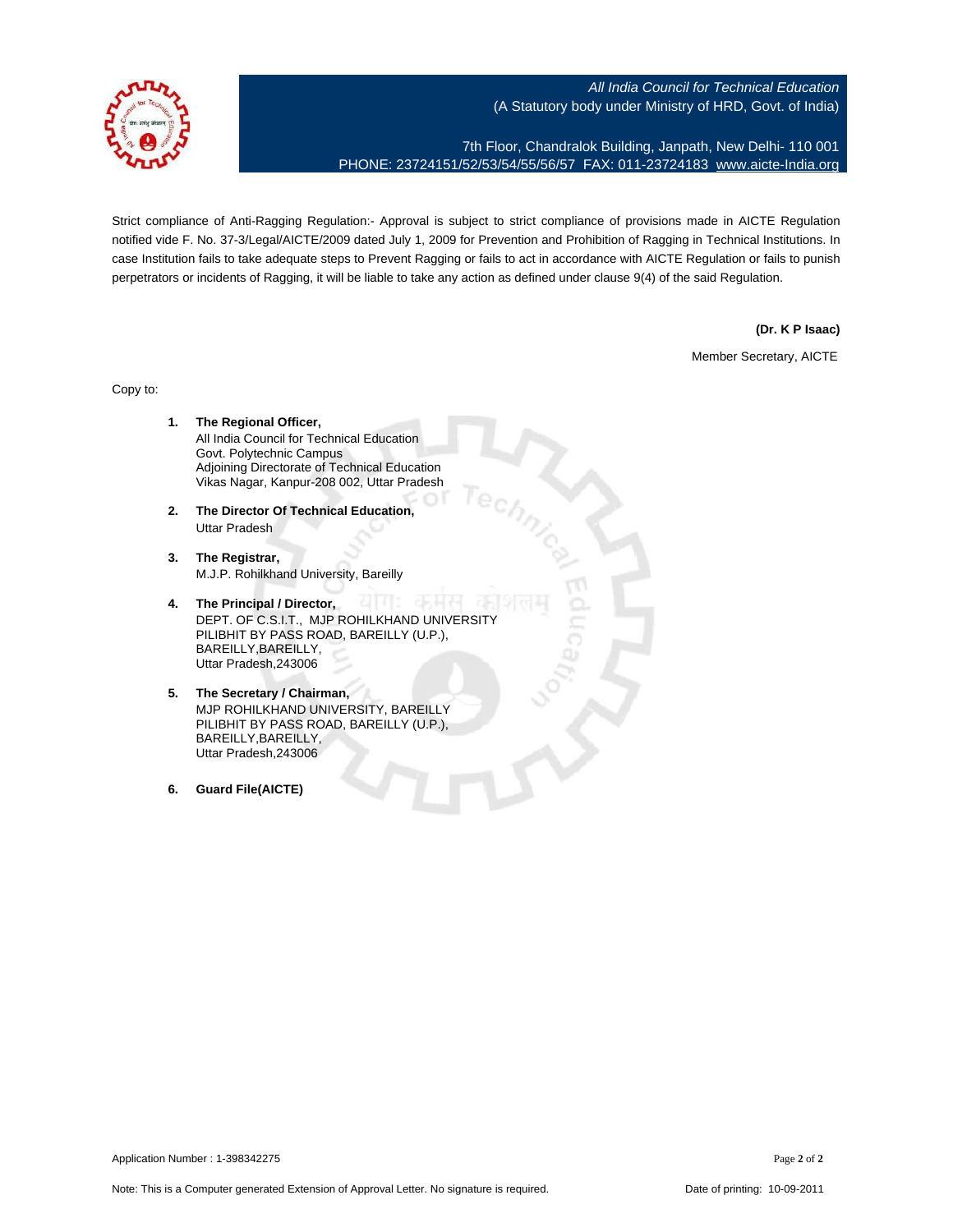

7th Floor, Chandralok Building, Janpath, New Delhi- 110 001 PHONE: 23724151/52/53/54/55/56/57 FAX: 011-23724183 www.aicte-India.org

F.No. Northern/1-720663492/2012/EOA Date: 10 May 2012

To, The Principal Secretary (Tech. Edu.) Govt. of Uttar pardesh, Sachiv Bhawan, Lucknow-226001, 12A, Navin Bhawan, U.P. Lucknow-226001

Sub: Extension of approval for the academic year 2012-13

Ref: Application of the Institution for Extension of approval for the academic year 2012-13

Sir/Madam,

In terms of the provisions under the All India Council for Technical Education (Grant of Approvals for Technical Institutions) Regulations 2010 notified by the Council vide notification number F-No.37-3/Legal/2010 dated 10/12/2010 and amendment vide notification number F-No.37-3/Legal/2011 dated 30/09/2011 and norms standards, procedures and conditions prescribed by the Council from time to time, I am directed to convey the approval to

| <b>Regional Office</b>       | Northern                                        | Application Id           | 1-720663492                                                                          |
|------------------------------|-------------------------------------------------|--------------------------|--------------------------------------------------------------------------------------|
|                              |                                                 | Permanent Id             | 1-18287874                                                                           |
| Name of the Institute        | DEPT. OF C.S.I.T., MJP<br>ROHILKHAND UNIVERSITY | <b>Institute Address</b> | PILIBHIT BY PASS ROAD, BAREILLY (U.P.).<br>BAREILLY, BAREILLY, Uttar Pradesh, 243006 |
| Name of the<br>Society/Trust | <b>MJP ROHILKHAND</b><br>UNIVERSITY, BAREILLY   | Society/Trust Address    | PILIBHIT BY PASS ROAD, BAREILLY<br>(U.P.), BAREILLY, BAREILLY, Uttar Pradesh, 243006 |
| <b>Institute Type</b>        | University Managed                              |                          |                                                                                      |

| Opted for change from<br>Women to Co-ed | No             | Opted for change of<br>name | No             | Opted for change of<br>site | No             |
|-----------------------------------------|----------------|-----------------------------|----------------|-----------------------------|----------------|
| Change from Women to<br>Co-ed approved  | Not Applicable | Change of name<br>Approved  | Not Applicable | Change of site<br>Approved  | Not Applicable |

to conduct following courses with the intake indicated below for the academic year 2012-13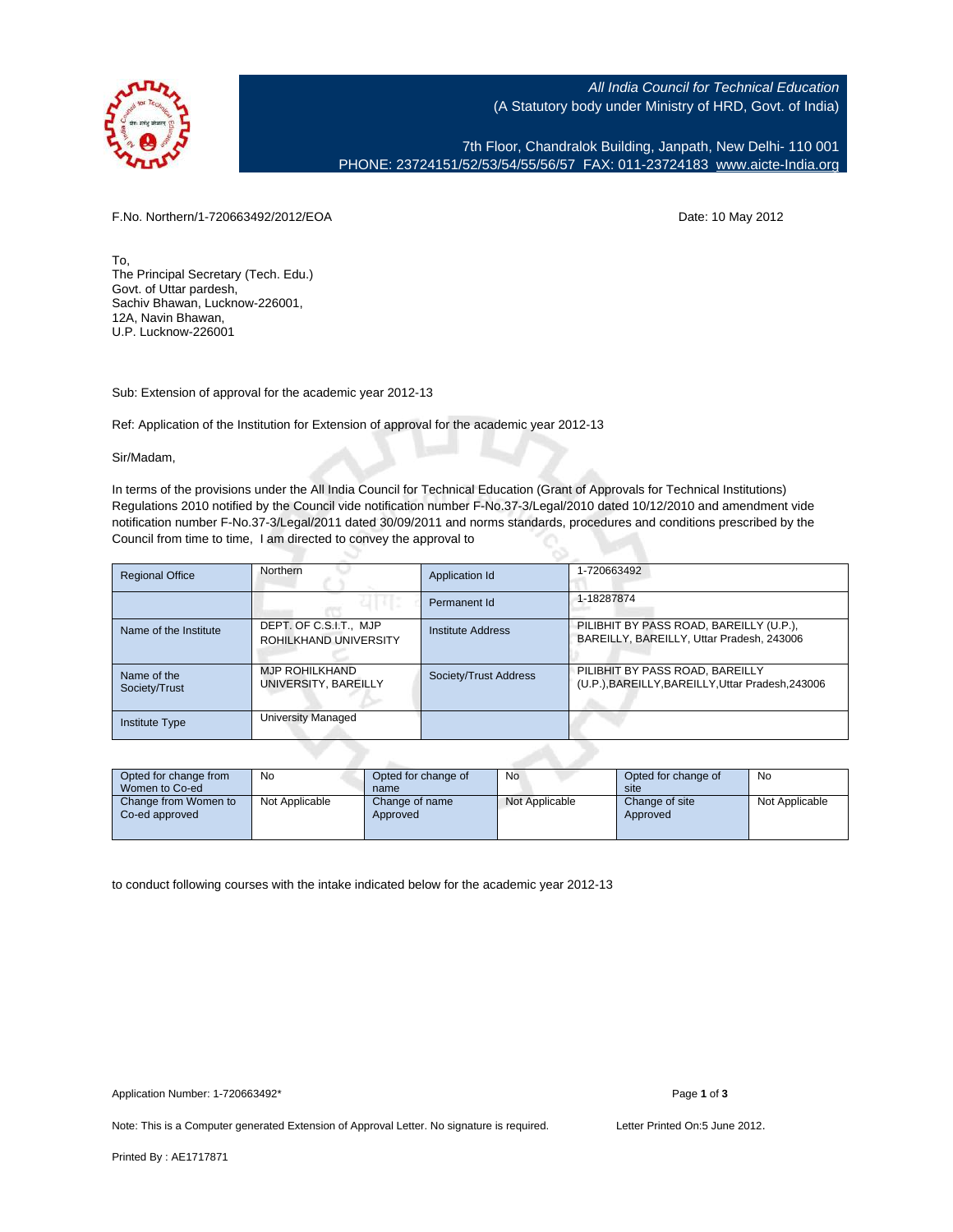

7th Floor, Chandralok Building, Janpath, New Delhi- 110 001 PHONE: 23724151/52/53/54/55/56/57 FAX: 011-23724183 www.aicte-India.org

| Application Id: 1-720663492 |           |                                | Course                                                      | Time                       | <b>Affiliating Body</b>                   | $\sim$<br>7<br>$\overline{\phantom{0}}$ | $\overline{c}$<br>Approved |                |               |                       |
|-----------------------------|-----------|--------------------------------|-------------------------------------------------------------|----------------------------|-------------------------------------------|-----------------------------------------|----------------------------|----------------|---------------|-----------------------|
| Program                     | Shift     | Level                          |                                                             | Full/Part                  |                                           | 201<br>Intake                           | Intake<br>12-13            | $\overline{g}$ | $\frac{1}{2}$ | Foreign Collaboration |
| <b>MCA</b>                  | 1st Shift | <b>POST</b><br><b>GRADUATE</b> | <b>MASTERS IN</b><br><b>COMPUTER</b><br><b>APPLICATIONS</b> | <b>FULL</b><br><b>TIME</b> | M.J.P. Rohilkhand<br>University, Bareilly | 30                                      | 30                         | <b>No</b>      | No            | No                    |

The above mentioned approval is subject to the condition that DEPT. OF C.S.I.T., MJP ROHILKHAND UNIVERSITY shall follow and adhere to the Regulations, guidelines and directions issued by AICTE from time to time and the undertaking / affidavit given by the institution along with the application submitted by the institution on portal.

In case of any differences in content in this Computer generated Extension of Approval Letter, the content/information as approved by the Executive Council / General Council as available on the record of AICTE shall be final and binding.

l en

Strict compliance of Anti-Ragging Regulation:- Approval is subject to strict compliance of provisions made in AICTE Regulation notified vide F. No. 37-3/Legal/AICTE/2009 dated July 1, 2009 for Prevention and Prohibition of Ragging in Technical Institutions. In case Institution fails to take adequate steps to Prevent Ragging or fails to act in accordance with AICTE Regulation or fails to punish perpetrators or incidents of Ragging, it will be liable to take any action as defined under clause 9(4) of the said Regulation.

**(Dr. K P Isaac)**

Member Secretary, AICTE

Copy to:

- **1. The Regional Officer,** All India Council for Technical Education Govt. Polytechnic Campus Adjoining Directorate of Technical Education Vikas Nagar, Kanpur-208 002, Uttar Pradesh
- **2. The Director Of Technical Education,** Uttar Pradesh
- **3. The Registrar,** M.J.P. Rohilkhand University, Bareilly
- **4. The Principal / Director,** DEPT. OF C.S.I.T., MJP ROHILKHAND UNIVERSITY PILIBHIT BY PASS ROAD, BAREILLY (U.P.), BAREILLY,BAREILLY,

Application Number: 1-720663492<sup>\*</sup> Page 2 of 3

Note: This is a Computer generated Extension of Approval Letter. No signature is required. Letter Printed On:5 June 2012.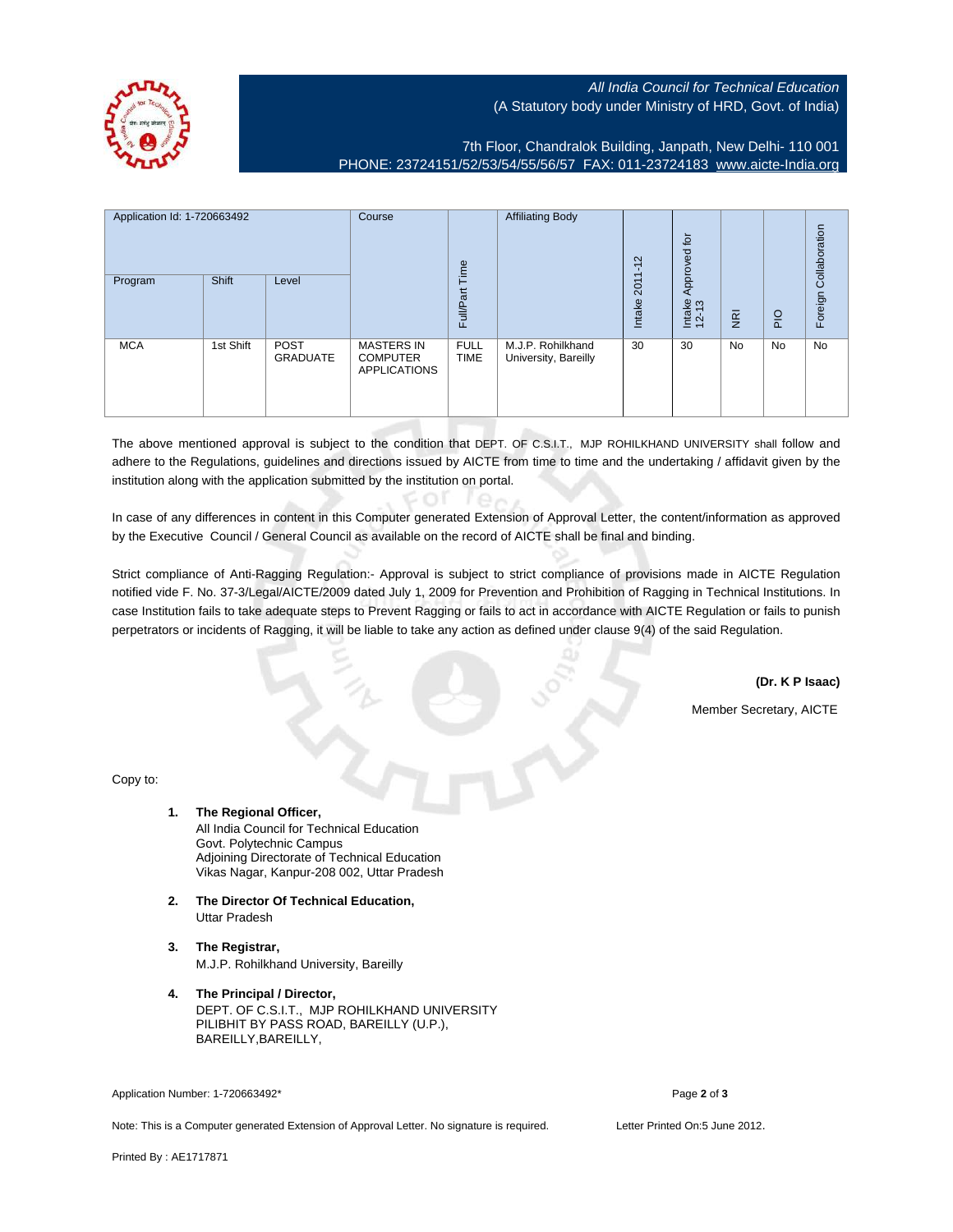

7th Floor, Chandralok Building, Janpath, New Delhi- 110 001 PHONE: 23724151/52/53/54/55/56/57 FAX: 011-23724183 www.aicte-India.org

Uttar Pradesh,243006

- **5. The Secretary / Chairman,** MJP ROHILKHAND UNIVERSITY, BAREILLY PILIBHIT BY PASS ROAD, BAREILLY (U.P.), BAREILLY,BAREILLY, Uttar Pradesh,243006
- **6. Guard File(AICTE)**



Application Number: 1-720663492\* Page **3** of **3**

Note: This is a Computer generated Extension of Approval Letter. No signature is required. Letter Printed On:5 June 2012.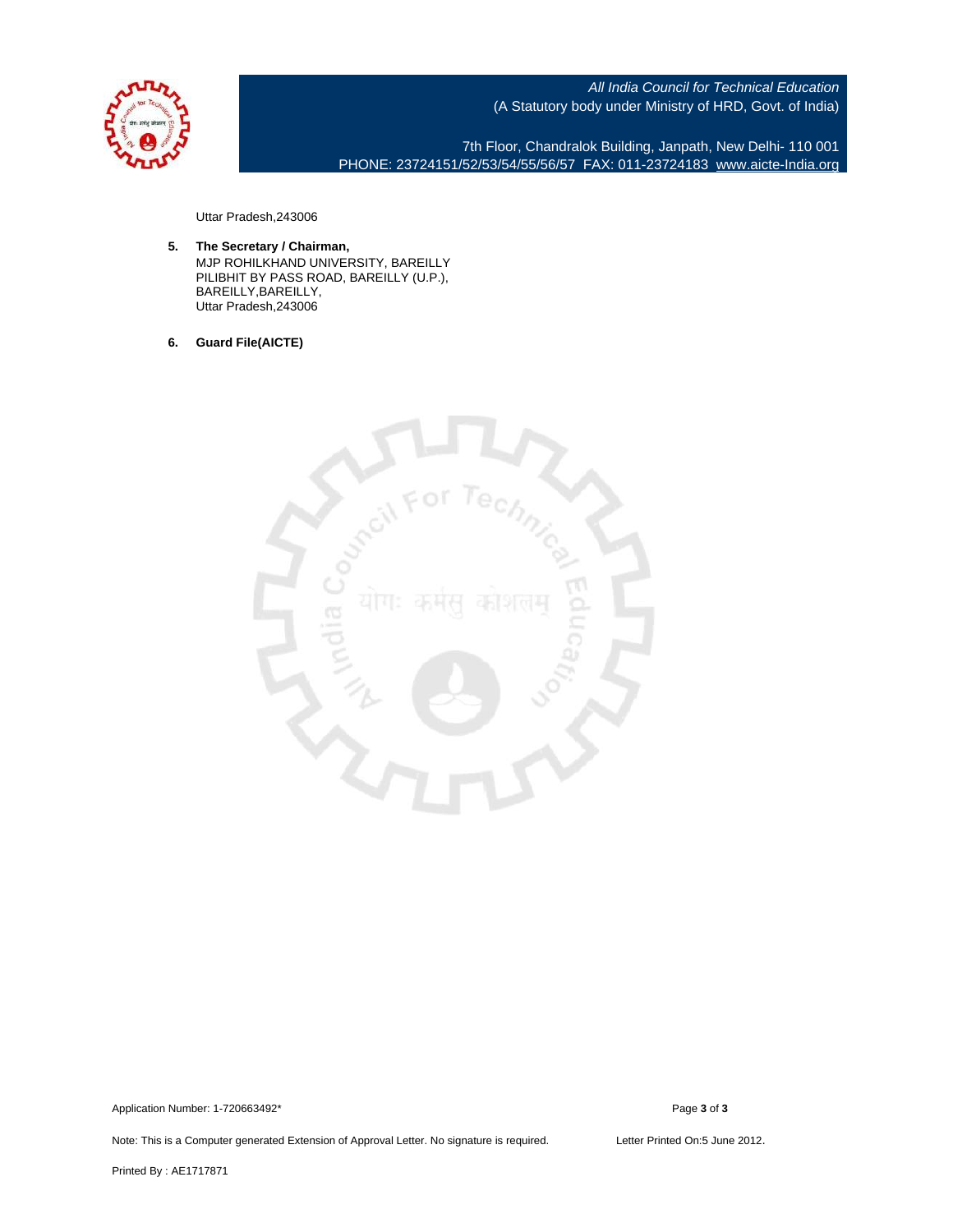

7th Floor, Chandralok Building, Janpath, New Delhi- 110 001 PHONE: 23724151/52/53/54/55/56/57 FAX: 011-23724183 www.aicte-India.org

F.No. Northern/1-1372327592/2013/EOA Date: 19-Mar-2013

To, The Principal Secretary (Tech. Edu.) Govt. of Uttar pradesh, Sachiv Bhawan, Lucknow-226001, 12A, Navin Bhawan, U.P. Lucknow-226001

Sub: Extension of approval for the academic year 2013-14

Ref: Application of the Institution for Extension of approval for the academic year 2013-14

Sir/Madam,

In terms of the provisions under the All India Council for Technical Education (Grant of Approvals for Technical Institutions) Regulations 2012 notified by the Council vide notification number F-No.37-3/Legal/2012 dated 27/09/2012 and norms standards, procedures and conditions prescribed by the Council from time to time, I am directed to convey the approval to

| <b>Regional Office</b>       | <b>Northern</b>                                 | Application Id           | 1-1372327592                                                                         |
|------------------------------|-------------------------------------------------|--------------------------|--------------------------------------------------------------------------------------|
|                              |                                                 | Permanent Id             | 1-18287874                                                                           |
| Name of the Institute        | DEPT. OF C.S.I.T., MJP<br>ROHILKHAND UNIVERSITY | <b>Institute Address</b> | PILIBHIT BY PASS ROAD, BAREILLY (U.P.).<br>BAREILLY, BAREILLY, Uttar Pradesh, 243006 |
| Name of the<br>Society/Trust | <b>MJP ROHILKHAND</b><br>UNIVERSITY, BAREILLY   | Society/Trust Address    | PILIBHIT BY PASS ROAD, BAREILLY<br>(U.P.), BAREILLY, BAREILLY, Uttar Pradesh, 243006 |
| Institute Type               | University Managed                              |                          |                                                                                      |

| Opted for change from<br>Women to Co-ed | No             | Opted for change of<br>name | <b>No</b>      | Opted for change of<br>site | No             |
|-----------------------------------------|----------------|-----------------------------|----------------|-----------------------------|----------------|
| Change from Women to<br>Co-ed approved  | Not Applicable | Change of name<br>Approved  | Not Applicable | Change of site<br>Approved  | Not Applicable |

to conduct following courses with the intake indicated below for the academic year 2013-14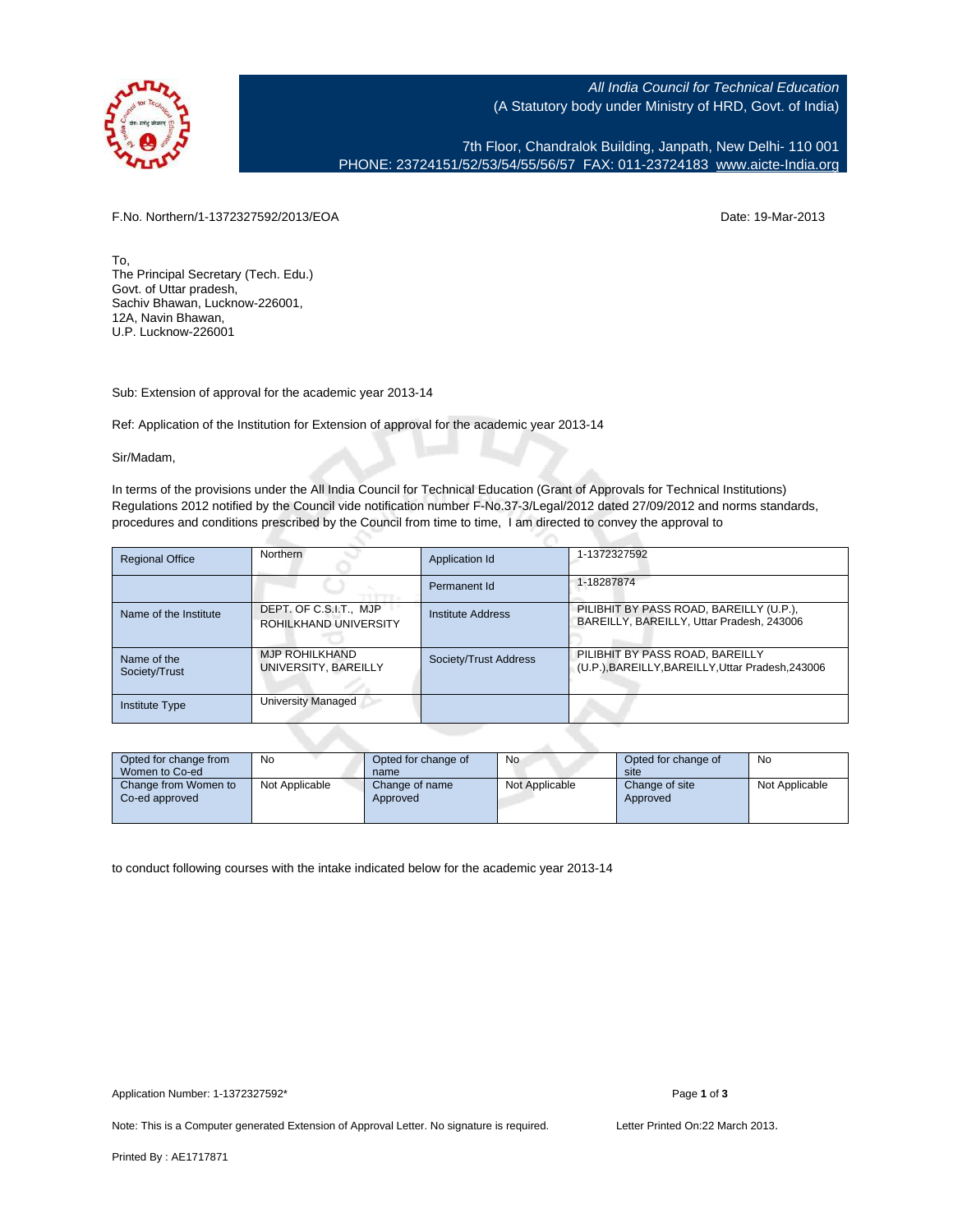

7th Floor, Chandralok Building, Janpath, New Delhi- 110 001 PHONE: 23724151/52/53/54/55/56/57 FAX: 011-23724183 www.aicte-India.org

| Application Id: 1-1372327592 |           |                                | Course                                                      | Time                       | <b>Affiliating Body</b>                   |                | $\overleftarrow{\mathsf{D}}$<br>Approved |                |               |                       |
|------------------------------|-----------|--------------------------------|-------------------------------------------------------------|----------------------------|-------------------------------------------|----------------|------------------------------------------|----------------|---------------|-----------------------|
| Program                      | Shift     | Level                          |                                                             | Full/Part                  |                                           | 2012<br>Intake | Intake<br>13-14                          | $\overline{g}$ | $\frac{1}{2}$ | Foreign Collaboration |
| <b>MCA</b>                   | 1st Shift | <b>POST</b><br><b>GRADUATE</b> | <b>MASTERS IN</b><br><b>COMPUTER</b><br><b>APPLICATIONS</b> | <b>FULL</b><br><b>TIME</b> | M.J.P. Rohilkhand<br>University, Bareilly | 30             | 30                                       | <b>No</b>      | No            | No                    |

• Validity of the course details may be verified at www.aicte-india.org>departments>approvals

The above mentioned approval is subject to the condition that DEPT. OF C.S.I.T., MJP ROHILKHAND UNIVERSITY shall follow and adhere to the Regulations, guidelines and directions issued by AICTE from time to time and the undertaking / affidavit given by the institution along with the application submitted by the institution on portal.

In case of any differences in content in this Computer generated Extension of Approval Letter, the content/information as approved by the Executive Council / General Council as available on the record of AICTE shall be final and binding.

Strict compliance of Anti-Ragging Regulation:- Approval is subject to strict compliance of provisions made in AICTE Regulation notified vide F. No. 37-3/Legal/AICTE/2009 dated July 1, 2009 for Prevention and Prohibition of Ragging in Technical Institutions. In case Institution fails to take adequate steps to Prevent Ragging or fails to act in accordance with AICTE Regulation or fails to punish perpetrators or incidents of Ragging, it will be liable to take any action as defined under clause 9(4) of the said Regulation.

**(Dr. Kuncheria P. Isaac)**

Member Secretary, AICTE

Copy to:

**1. The Regional Officer,**

All India Council for Technical Education Govt. Polytechnic Campus Adjoining Directorate of Technical Education Vikas Nagar, Kanpur-208 002, Uttar Pradesh

- **2. The Director Of Technical Education,** Uttar Pradesh
- **3. The Registrar,** M.J.P. Rohilkhand University, Bareilly
- **4. The Principal / Director,**

Application Number: 1-1372327592\* Page **2** of **3**

Note: This is a Computer generated Extension of Approval Letter. No signature is required. Letter Printed On:22 March 2013.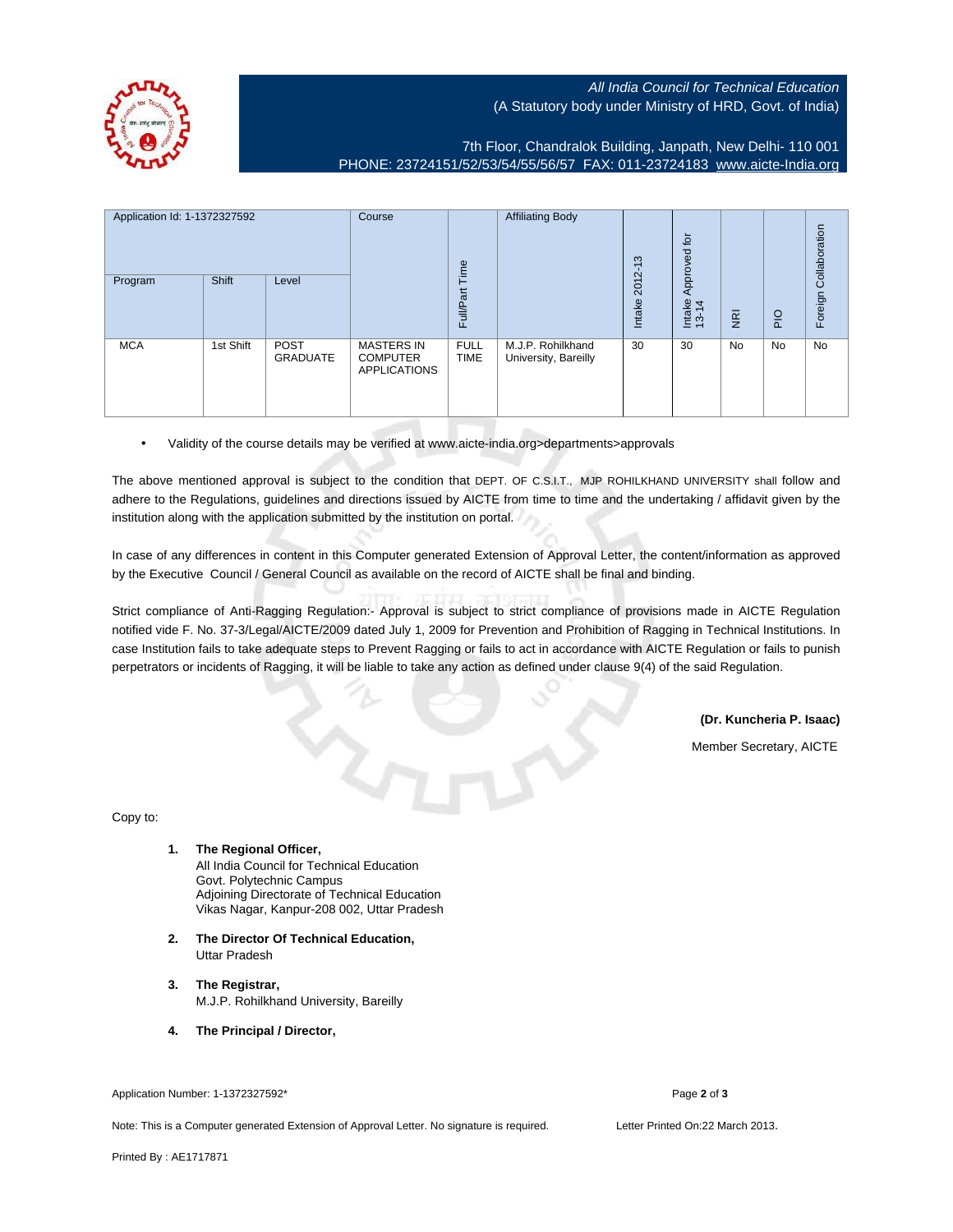

7th Floor, Chandralok Building, Janpath, New Delhi- 110 001 PHONE: 23724151/52/53/54/55/56/57 FAX: 011-23724183 www.aicte-India.org

DEPT. OF C.S.I.T., MJP ROHILKHAND UNIVERSITY PILIBHIT BY PASS ROAD, BAREILLY (U.P.), BAREILLY,BAREILLY, Uttar Pradesh,243006

- **5. The Secretary / Chairman,** MJP ROHILKHAND UNIVERSITY, BAREILLY PILIBHIT BY PASS ROAD, BAREILLY (U.P.), BAREILLY,BAREILLY, Uttar Pradesh,243006
- **6. Guard File(AICTE)**



Application Number: 1-1372327592\* Page **3** of **3**

Note: This is a Computer generated Extension of Approval Letter. No signature is required. Letter Printed On:22 March 2013.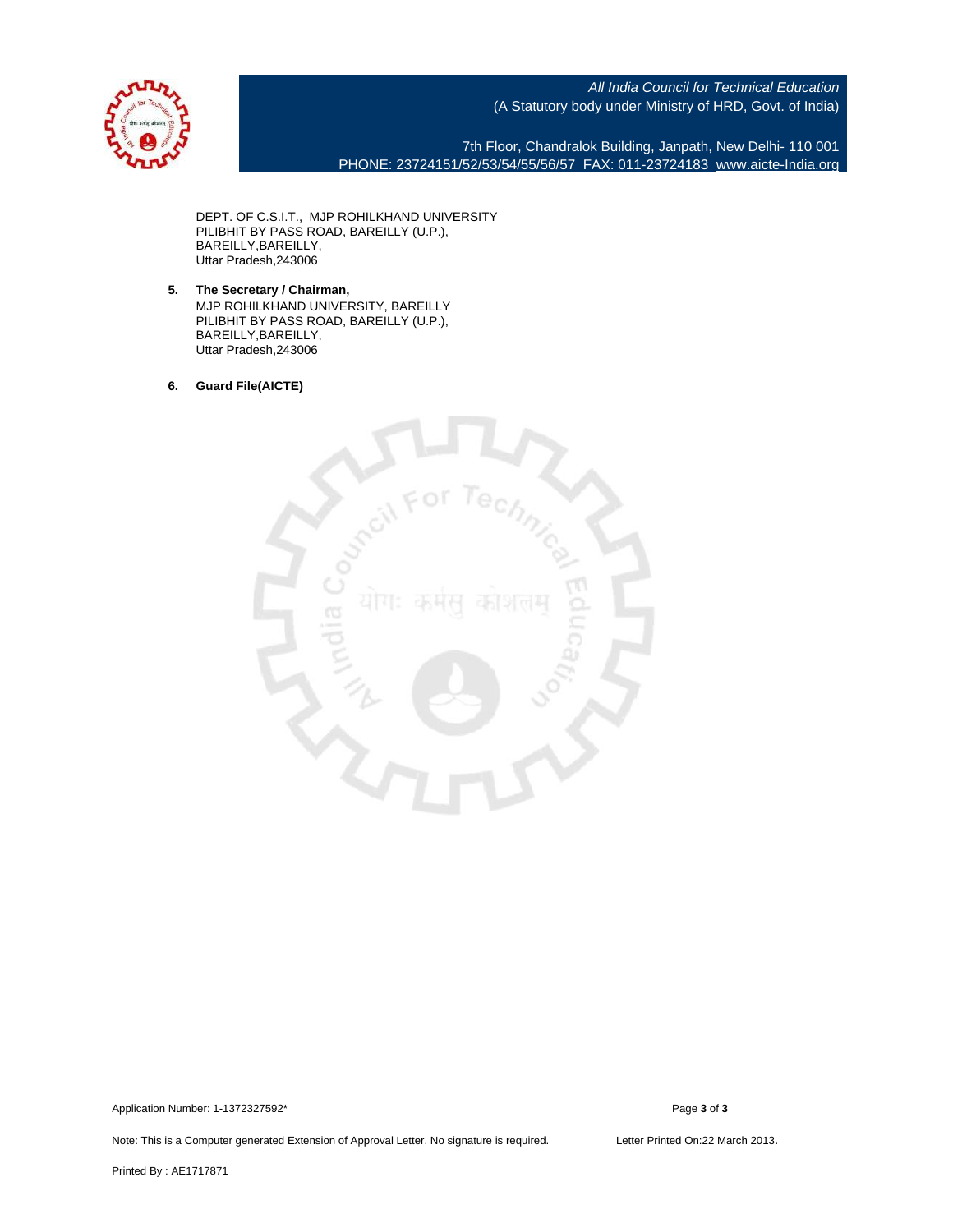

7th Floor, Chandralok Building, Janpath, New Delhi- 110 001 PHONE: 23724151/52/53/54/55/56/57 FAX: 011-23724183 www.aicte-India.org

F.No. Northern/1-2008568583/2014/EOA Date: 04-Jun-2014

To, The Principal Secretary (Tech. Edu.) Govt. of Uttar pradesh, Sachiv Bhawan, Lucknow-226001, 12A, Navin Bhawan, U.P. Lucknow-226001

Sub: Extension of approval for the academic year 2014-15

Ref: Application of the Institution for Extension of approval for the academic year 2014-15

#### Sir/Madam,

In terms of the provisions under the All India Council for Technical Education (Grant of Approvals for Technical Institutions) Regulations 2012 notified by the Council vide notification number F-No.37-3/Legal/2012 dated 27/09/2012 and norms standards, procedures and conditions prescribed by the Council from time to time, I am directed to convey the approval to

| <b>Regional Office</b>       | Northern                                        | Application Id        | 1-2008568583                                                                         |
|------------------------------|-------------------------------------------------|-----------------------|--------------------------------------------------------------------------------------|
|                              |                                                 | Permanent Id          | 1-18287874                                                                           |
| Name of the Institute        | DEPT. OF C.S.I.T., MJP<br>ROHILKHAND UNIVERSITY | Institute Address     | PILIBHIT BY PASS ROAD, BAREILLY (U.P.).<br>BAREILLY, BAREILLY, Uttar Pradesh, 243006 |
| Name of the<br>Society/Trust | <b>MJP ROHILKHAND</b><br>UNIVERSITY, BAREILLY   | Society/Trust Address | PILIBHIT BY PASS ROAD, BAREILLY<br>(U.P.), BAREILLY, BAREILLY, Uttar Pradesh, 243006 |
| <b>Institute Type</b>        | University Managed                              |                       |                                                                                      |

| Opted for change from | <b>No</b>      | Opted for change of | No             | Opted for change of | <b>No</b>      |
|-----------------------|----------------|---------------------|----------------|---------------------|----------------|
| Women to Co-ed        |                | name                |                | site                |                |
|                       |                |                     |                |                     |                |
| Change from Women to  | Not Applicable | Change of name      | Not Applicable | Change of site      | Not Applicable |
| Co-ed approved        |                | Approved            |                | Approved            |                |
|                       |                |                     |                |                     |                |
|                       |                |                     |                |                     |                |
|                       |                |                     |                |                     |                |

to conduct following courses with the intake indicated below for the academic year 2014-15

Note: This is a Computer generated Letter of Approval. No signature is required. Letter Printed On:16 June 2014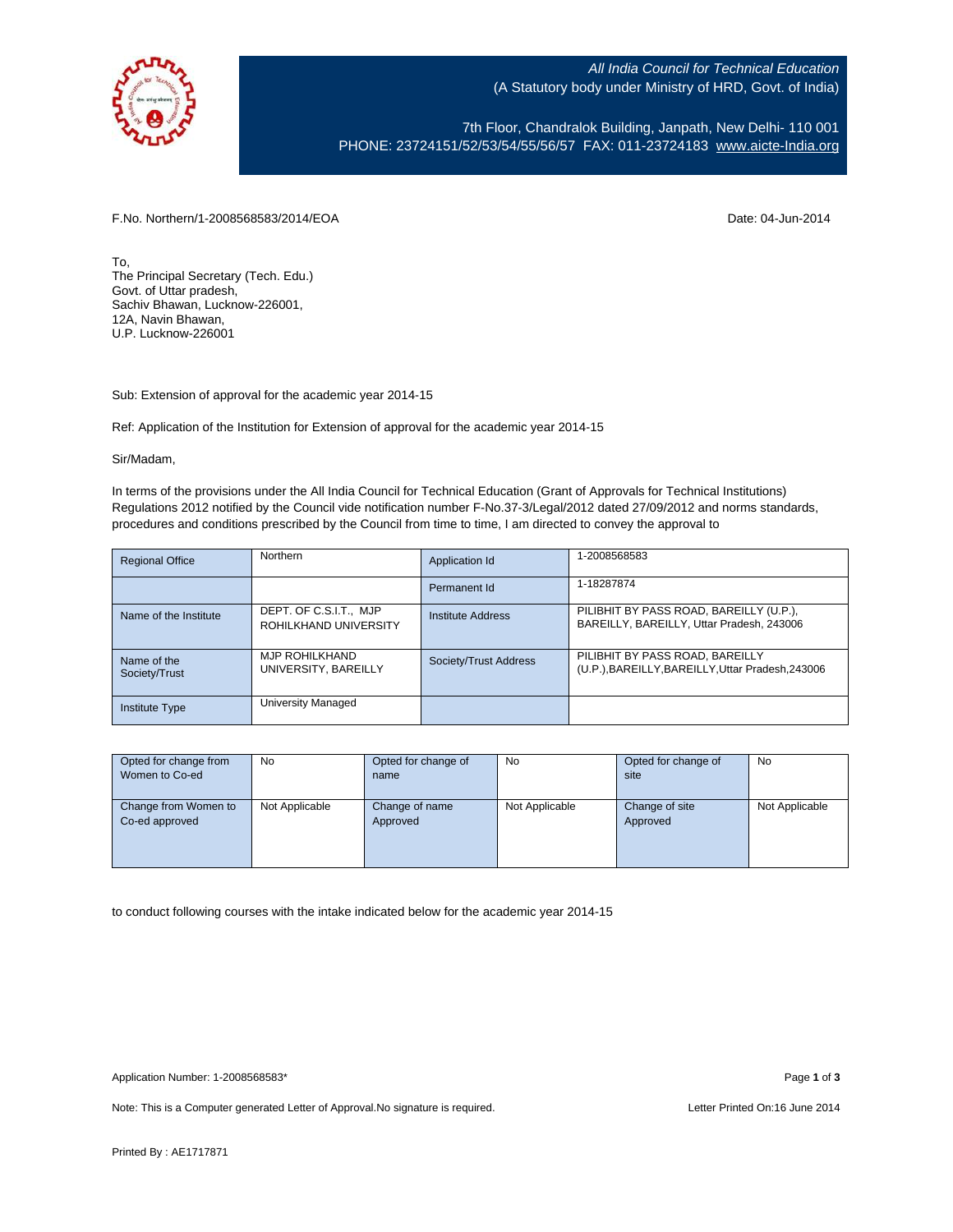

7th Floor, Chandralok Building, Janpath, New Delhi- 110 001 PHONE: 23724151/52/53/54/55/56/57 FAX: 011-23724183 www.aicte-India.org

| Application Id: 1-2008568583<br>Program | Shift        | Level                              | Course                                                      | Time<br>七<br>Full/Par      | <b>Affiliating Body</b>                         | $\overline{ }$<br>ᡪ<br>2013<br>Intake | ʻ6<br>공<br>Approve<br>Intake<br>14-15 | status<br>Approval<br>$\overline{g}$ | status<br>Approval<br><b>PIO</b> | ollaboration<br>status<br>ပ<br>Foreign C<br>Approval |
|-----------------------------------------|--------------|------------------------------------|-------------------------------------------------------------|----------------------------|-------------------------------------------------|---------------------------------------|---------------------------------------|--------------------------------------|----------------------------------|------------------------------------------------------|
| <b>MCA</b>                              | 1st<br>Shift | <b>POST</b><br><b>GRADUA</b><br>TE | <b>MASTERS IN</b><br><b>COMPUTER</b><br><b>APPLICATIONS</b> | <b>FULL</b><br><b>TIME</b> | M.J.P.<br>Rohilkhand<br>University,<br>Bareilly | 30                                    | 30                                    | <b>NA</b>                            | <b>NA</b>                        | N                                                    |

• Validity of the course details may be verified at www.aicte-india.org>departments>approvals

The above mentioned approval is subject to the condition that DEPT. OF C.S.I.T., MJP ROHILKHAND UNIVERSITY shall follow and adhere to the Regulations, guidelines and directions issued by AICTE from time to time and the undertaking / affidavit given by the institution along with the application submitted by the institution on portal and subsequently upload and update the student/ faculty/ other data on portal as per the time schedule which will be intimated by AICTE.

In case of any differences in content in this Computer generated Extension of Approval Letter, the content/information as approved by the Executive Council / General Council as available on the record of AICTE shall be final and binding.

Strict compliance of Anti-Ragging Regulation:- Approval is subject to strict compliance of provisions made in AICTE Regulation notified vide F. No. 37-3/Legal/AICTE/2009 dated July 1, 2009 for Prevention and Prohibition of Ragging in Technical Institutions. In case Institution fails to take adequate steps to Prevent Ragging or fails to act in accordance with AICTE Regulation or fails to punish perpetrators or incidents of Ragging, it will be liable to take any action as defined under clause 9(4) of the said Regulation.

> **(Dr. Kuncheria P. Isaac)** Member Secretary, AICTE

Copy to:

- **1. The Regional Officer,** All India Council for Technical Education Govt. Polytechnic Campus Adjoining Directorate of Technical Education Vikas Nagar, Kanpur-208 002, Uttar Pradesh
- **2. The Director Of Technical Education,** Uttar Pradesh

Application Number: 1-2008568583\* Page **2** of **3**

Note: This is a Computer generated Letter of Approval.No signature is required. Letter According the state of the United On:16 June 2014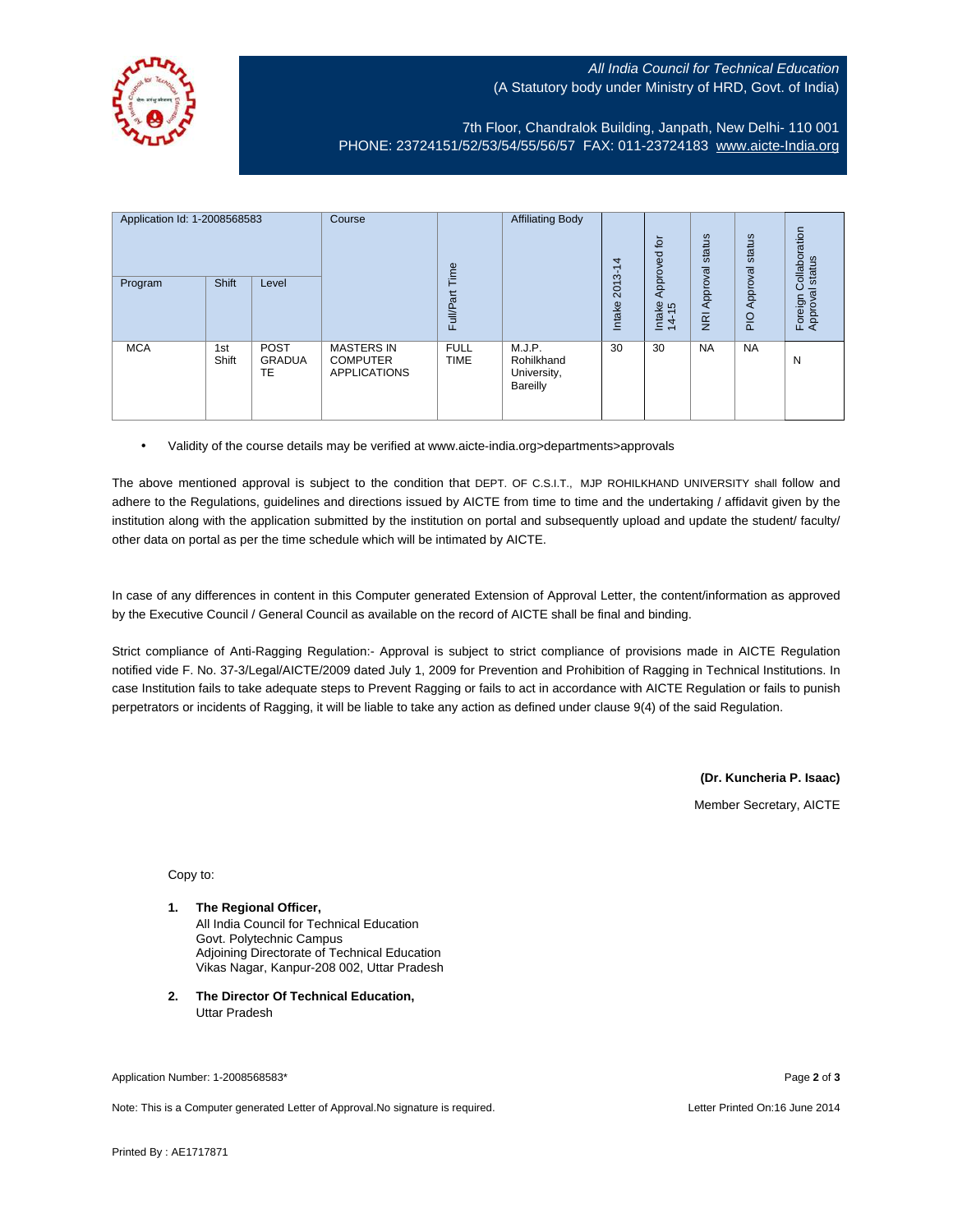

7th Floor, Chandralok Building, Janpath, New Delhi- 110 001 PHONE: 23724151/52/53/54/55/56/57 FAX: 011-23724183 www.aicte-India.org

- **3. The Registrar,** M.J.P. Rohilkhand University, Bareilly
- **4. The Principal / Director,** DEPT. OF C.S.I.T., MJP ROHILKHAND UNIVERSITY PILIBHIT BY PASS ROAD, BAREILLY (U.P.), BAREILLY,BAREILLY, Uttar Pradesh,243006
- **5. The Secretary / Chairman,** MJP ROHILKHAND UNIVERSITY, BAREILLY PILIBHIT BY PASS ROAD, BAREILLY (U.P.), BAREILLY,BAREILLY, Uttar Pradesh,243006
- **6. Guard File(AICTE)**

Note: This is a Computer generated Letter of Approval.No signature is required. Letter Printed On:16 June 2014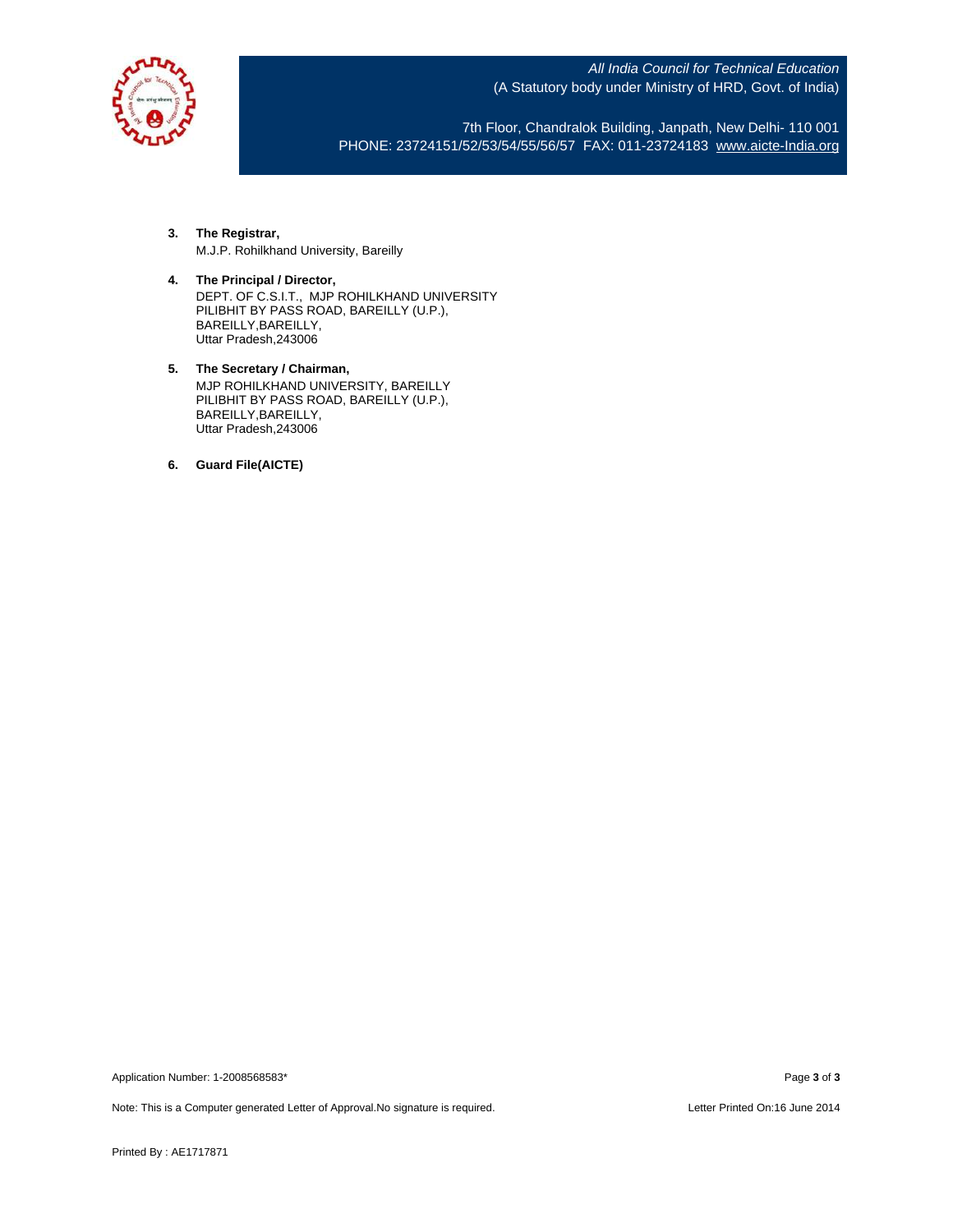

7th Floor, Chandralok Building, Janpath, New Delhi- 110 001 PHONE: 23724151/52/53/54/55/56/57 FAX: 011-23724183 www.aicte-India.org

F.No. Northern/1-2454983772/2015/EOA Date: 07-Apr-2015

To, The Principal Secretary (Tech. Edu.) Govt. of Uttar pradesh, Sachiv Bhawan, Lucknow-226001, 12A, Navin Bhawan, U.P. Lucknow-226001

#### **Sub: Extension of approval for the academic year 2015-16**

Ref: Application of the Institution for Extension of approval for the academic year 2015-16

Sir/Madam,

In terms of the provisions under the All India Council for Technical Education (Grant of Approvals for Technical Institutions) Regulations 2012 notified by the Council vide notification number F-No.37-3/Legal/2012 dated 27/09/2012 and norms standards, procedures and conditions prescribed by the Council from time to time, I am directed to convey the approval to

| <b>Regional Office</b>       | Northern                                        | Application Id           | 1-2454983772                                                                         |
|------------------------------|-------------------------------------------------|--------------------------|--------------------------------------------------------------------------------------|
|                              |                                                 | Permanent Id             | 1-18287874                                                                           |
| Name of the Institute        | DEPT. OF C.S.I.T., MJP<br>ROHILKHAND UNIVERSITY | <b>Institute Address</b> | PILIBHIT BY PASS ROAD, BAREILLY (U.P.).<br>BAREILLY, BAREILLY, Uttar Pradesh, 243006 |
| Name of the<br>Society/Trust | <b>MJP ROHILKHAND</b><br>UNIVERSITY, BAREILLY   | Society/Trust Address    | PILIBHIT BY PASS ROAD, BAREILLY<br>(U.P.), BAREILLY, BAREILLY, Uttar Pradesh, 243006 |
| <b>Institute Type</b>        | University Managed-Govt                         |                          |                                                                                      |

| Opted for change from | <b>No</b>      | Opted for change of | No             | Opted for change of | <b>No</b>      |
|-----------------------|----------------|---------------------|----------------|---------------------|----------------|
| Women to Co-ed        |                | name                |                | site                |                |
|                       |                |                     |                |                     |                |
| Change from Women to  | Not Applicable | Change of name      | Not Applicable | Change of site      | Not Applicable |
| Co-ed approved        |                | Approved            |                | Approved            |                |
|                       |                |                     |                |                     |                |
|                       |                |                     |                |                     |                |
|                       |                |                     |                |                     |                |

To conduct following courses with the intake indicated below for the academic year 2015-16

Note: This is a Computer generated Letter of Approval. No signature is required. Letter Printed On:11 May 2015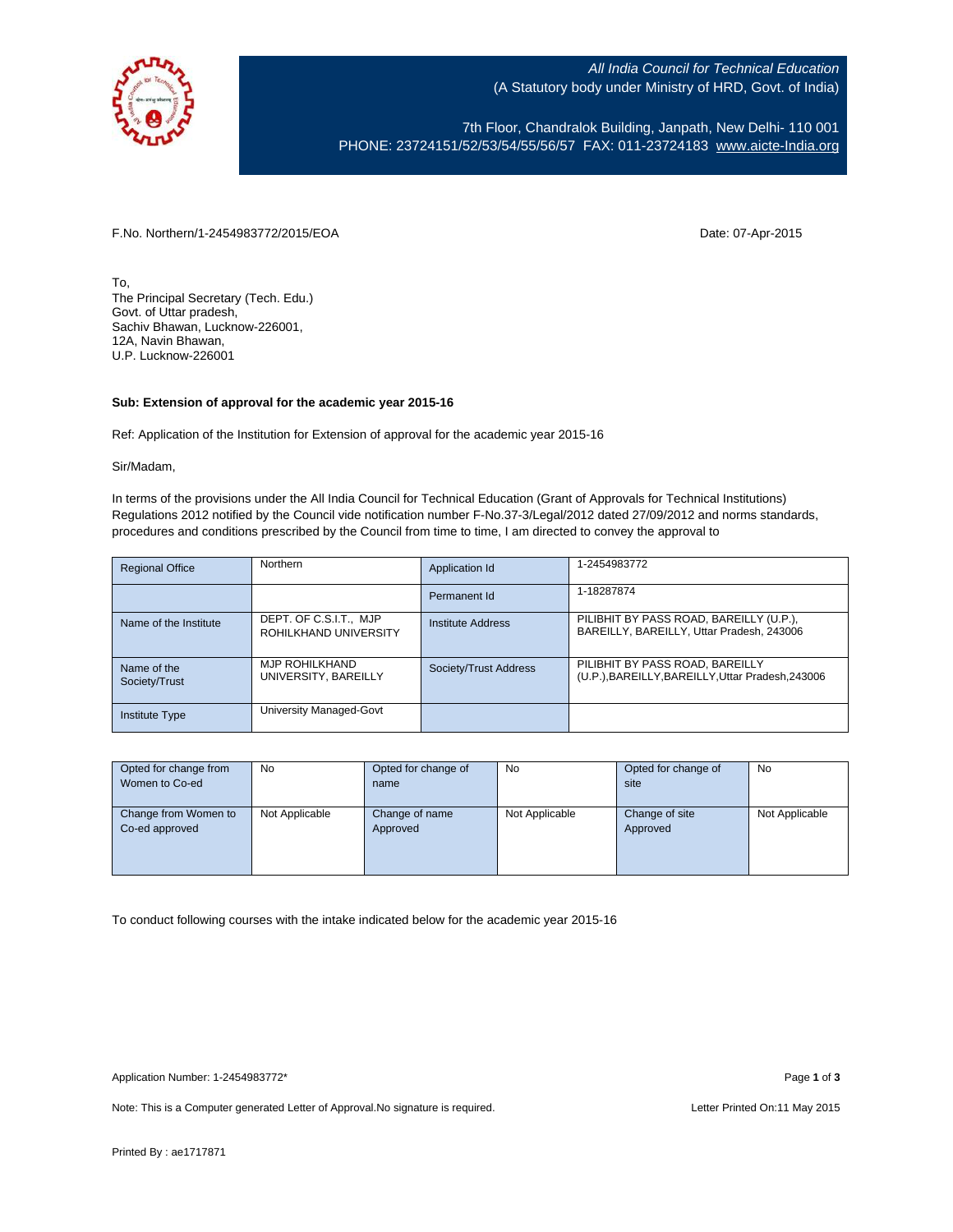

7th Floor, Chandralok Building, Janpath, New Delhi- 110 001 PHONE: 23724151/52/53/54/55/56/57 FAX: 011-23724183 www.aicte-India.org

| Application Id: 1-2454983772<br>Program | Shift        | Level                       | Course                                                      | Time<br><b>Full/Part</b>   |                                                 | S<br>ᡪ<br>$2014 -$<br>Intake | $\overline{5}$<br>Approved<br>Intake<br>$\frac{6}{2}$ | status<br>Approval<br>$\overline{g}$ | status<br>Approval<br>$\frac{1}{2}$ | Collaboration<br>status<br>Approval<br>Foreign |
|-----------------------------------------|--------------|-----------------------------|-------------------------------------------------------------|----------------------------|-------------------------------------------------|------------------------------|-------------------------------------------------------|--------------------------------------|-------------------------------------|------------------------------------------------|
| <b>MCA</b>                              | 1st<br>Shift | <b>POST</b><br>GRADUA<br>TE | <b>MASTERS IN</b><br><b>COMPUTER</b><br><b>APPLICATIONS</b> | <b>FULL</b><br><b>TIME</b> | M.J.P.<br>Rohilkhand<br>University,<br>Bareilly | 30                           | $\frac{1}{2}$<br>30                                   | <b>NA</b>                            | <b>NA</b>                           | <b>NA</b>                                      |

Note: Validity of the course details may be verified at www.aicte-india.org>departments>approvals

The above mentioned approval is subject to the condition that DEPT. OF C.S.I.T., MJP ROHILKHAND UNIVERSITY shall follow and adhere to the Regulations, guidelines and directions issued by AICTE from time to time and the undertaking / affidavit given by the institution along with the application submitted by the institution on portal.

In case of any differences in content in this Computer generated Extension of Approval Letter, the content/information as approved by the Executive Council / General Council as available on the record of AICTE shall be final and binding.

Strict compliance of Anti-Ragging Regulation:- Approval is subject to strict compliance of provisions made in AICTE Regulation notified vide F. No. 37-3/Legal/AICTE/2009 dated July 1, 2009 for Prevention and Prohibition of Ragging in Technical Institutions. In case Institution fails to take adequate steps to Prevent Ragging or fails to act in accordance with AICTE Regulation or fails to punish perpetrators or incidents of Ragging, it will be liable to take any action as defined under clause 9(4) of the said Regulation.

> **Dr. Avinash S Pant Actg Chairman, AICTE**

Copy to:

- **1. The Regional Officer,** All India Council for Technical Education Govt. Polytechnic Campus Adjoining Directorate of Technical Education Vikas Nagar, Kanpur-208 002, Uttar Pradesh
- **2. The Director Of Technical Education,** Uttar Pradesh

Application Number: 1-2454983772\* Page **2** of **3**

Note: This is a Computer generated Letter of Approval.No signature is required. Letter Approversity control May 2015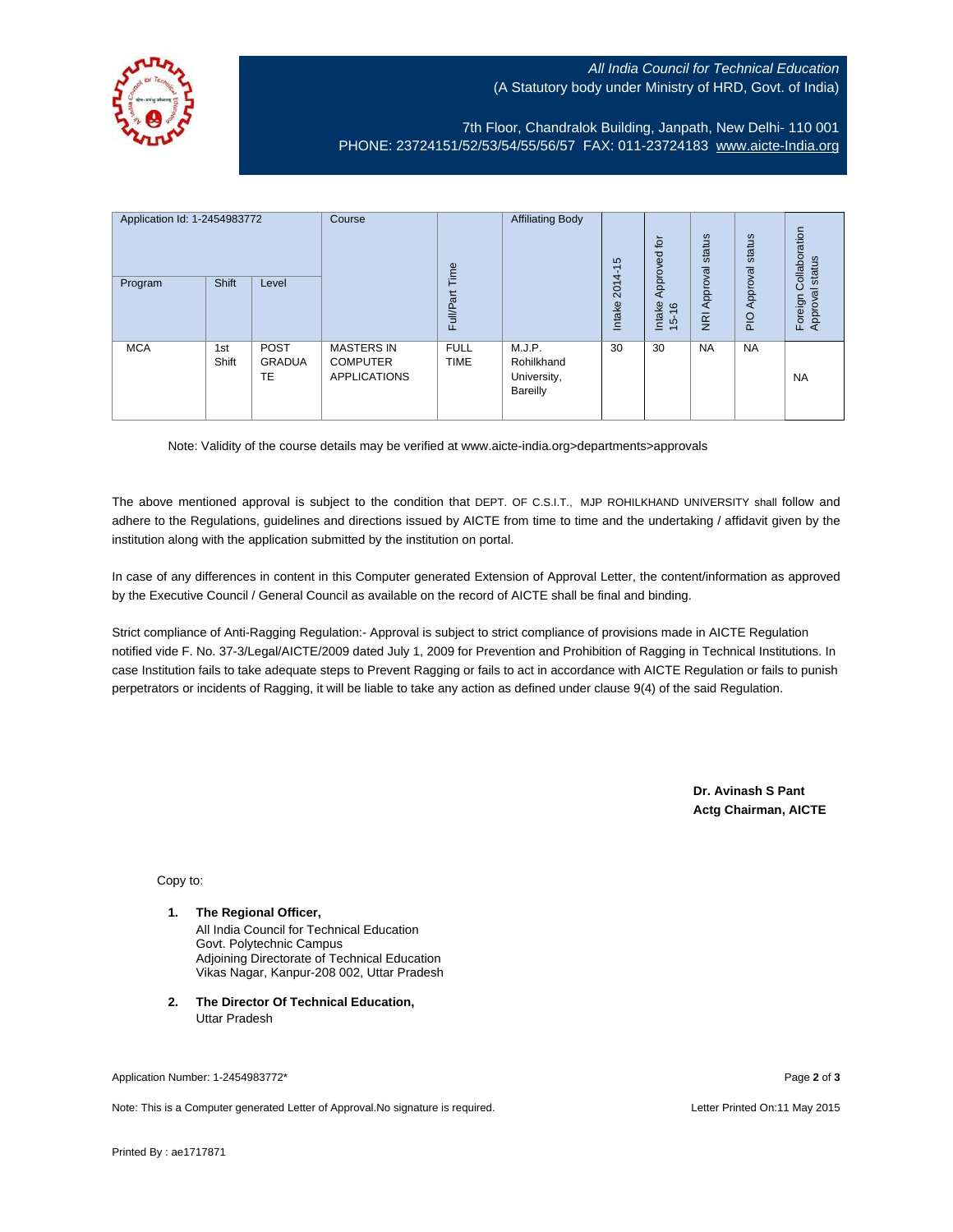

7th Floor, Chandralok Building, Janpath, New Delhi- 110 001 PHONE: 23724151/52/53/54/55/56/57 FAX: 011-23724183 www.aicte-India.org

- **3. The Registrar,** M.J.P. Rohilkhand University, Bareilly
- **4. The Principal / Director,** DEPT. OF C.S.I.T., MJP ROHILKHAND UNIVERSITY PILIBHIT BY PASS ROAD, BAREILLY (U.P.), BAREILLY,BAREILLY, Uttar Pradesh,243006
- **5. The Secretary / Chairman,** MJP ROHILKHAND UNIVERSITY, BAREILLY PILIBHIT BY PASS ROAD, BAREILLY (U.P.), BAREILLY,BAREILLY, Uttar Pradesh,243006
- **6. Guard File(AICTE)**

Note: This is a Computer generated Letter of Approval. No signature is required. Letter Printed On:11 May 2015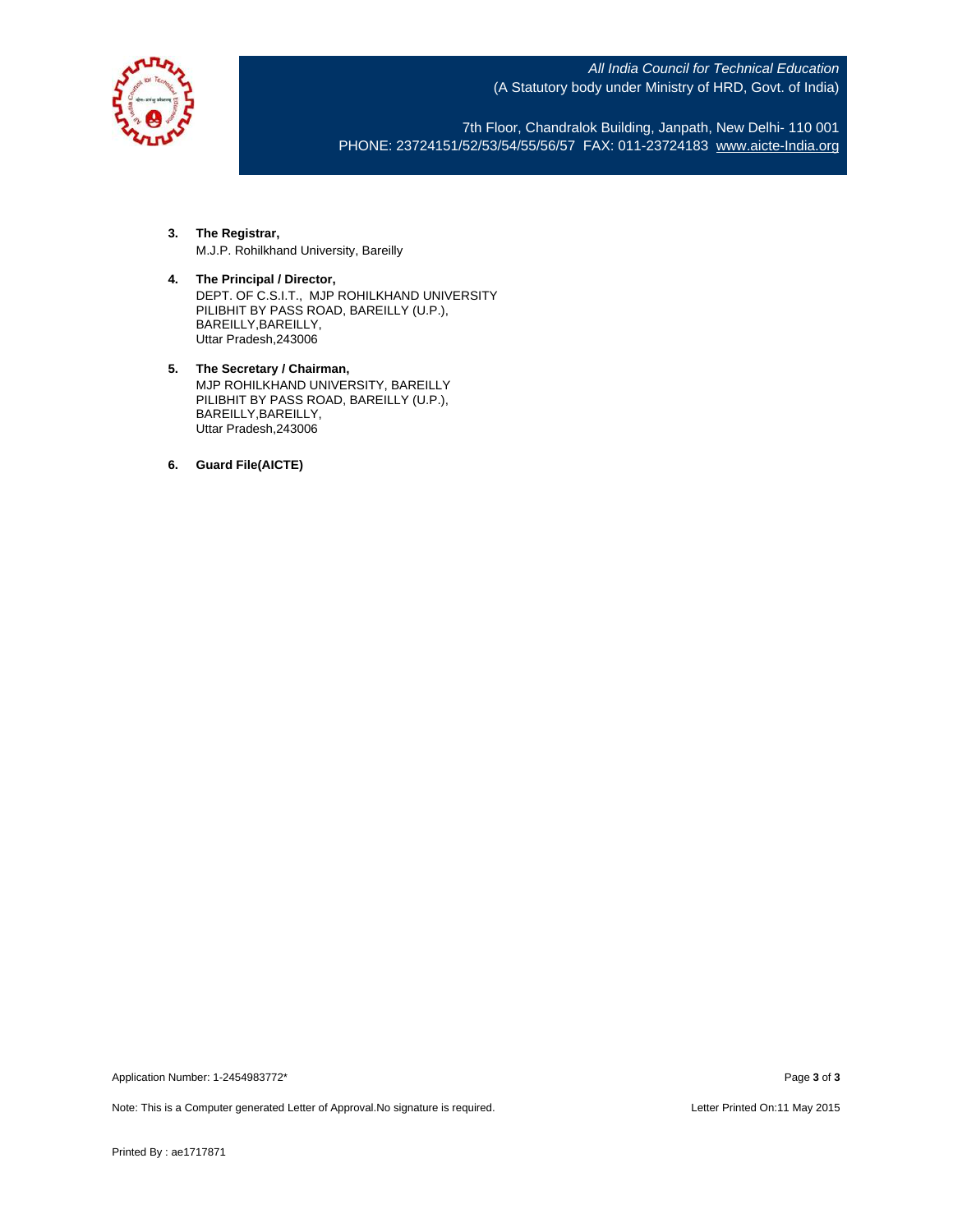

7th Floor, Chandralok Building, Janpath, New Delhi- 110 001 PHONE: 23724151/52/53/54/55/56/57 FAX: 011-23724183 www.aicte-India.org

F.No. Northern/1-2812280554/2016/EOA Date: 10-Apr-2016

To,

The Principal Secretary (Tech. Edu.) Govt. of Uttar pradesh, Sachiv Bhawan, Lucknow-226001, 12A, Navin Bhawan, U.P. Lucknow-226001

### **Sub: Extension of approval for the academic year 2016-17**

Ref: Application of the Institution for Extension of approval for the academic year 2016-17

Sir/Madam,

In terms of the provisions under the All India Council for Technical Education (Grant of Approvals for Technical Institutions) Regulations 2012 notified by the Council vide notification number F-No.37-3/Legal/2012 dated 27/09/2012 and norms standards, procedures and conditions prescribed by the Council from time to time, I am directed to convey the approval to

| <b>Regional Office</b>       | Northern                                        | Application Id        | 1-2812280554                                                                         |
|------------------------------|-------------------------------------------------|-----------------------|--------------------------------------------------------------------------------------|
| Name of the Institute        | DEPT. OF C.S.I.T., MJP<br>ROHILKHAND UNIVERSITY | Permanent Id          | 1-18287874                                                                           |
| Name of the<br>Society/Trust | <b>MJP ROHILKHAND</b><br>UNIVERSITY, BAREILLY   | Institute Address     | PILIBHIT BY PASS ROAD, BAREILLY (U.P.),<br>BAREILLY, BAREILLY, Uttar Pradesh, 243006 |
| <b>Institute Type</b>        | University Managed-Govt                         | Society/Trust Address | PILIBHIT BY PASS ROAD, BAREILLY<br>(U.P.), BAREILLY, BAREILLY, Uttar Pradesh, 243006 |

| Opted for change from<br>Women to Co-ed and<br>Vice versa | No             | Opted for change of<br>name | <b>No</b>      | Opted for change of<br>site | <b>No</b>      |
|-----------------------------------------------------------|----------------|-----------------------------|----------------|-----------------------------|----------------|
| Change from Women to<br>Co-ed approved and<br>Vice versa  | Not Applicable | Change of name<br>Approved  | Not Applicable | Change of site<br>Approved  | Not Applicable |

To conduct following courses with the intake indicated below for the academic year 2016-17

| Application Id: 1-2812280554<br>Program | Shift        | Level                                 | Course                                                      | Time<br>Full/Part          | <b>Affiliating Body</b>                         | $\frac{6}{5}$<br>2015<br><b>Intake</b> | Approved for<br>$\overline{1}$<br>Intake<br>$2016 -$ | status<br>Approval<br>$\overline{R}$ | quota<br>status<br>Gulf<br>roval<br>준<br>Appr<br>PIO | wining<br>Approval<br>r <sub>airion</sub><br>Program<br>status<br>Foreign<br>Collabor |
|-----------------------------------------|--------------|---------------------------------------|-------------------------------------------------------------|----------------------------|-------------------------------------------------|----------------------------------------|------------------------------------------------------|--------------------------------------|------------------------------------------------------|---------------------------------------------------------------------------------------|
| <b>MCA</b>                              | 1st<br>Shift | POS<br><b>GRA</b><br><b>DUA</b><br>TE | <b>MASTERS IN</b><br><b>COMPUTER</b><br><b>APPLICATIONS</b> | <b>FULL</b><br><b>TIME</b> | M.J.P.<br>Rohilkhand<br>University,<br>Bareilly | 30                                     | 30                                                   | <b>NA</b>                            | <b>NA</b>                                            | <b>NA</b>                                                                             |

Application Number: 1-2812280554 Page **1** of **2** Note: This is a Computer generated Report. No signature is required.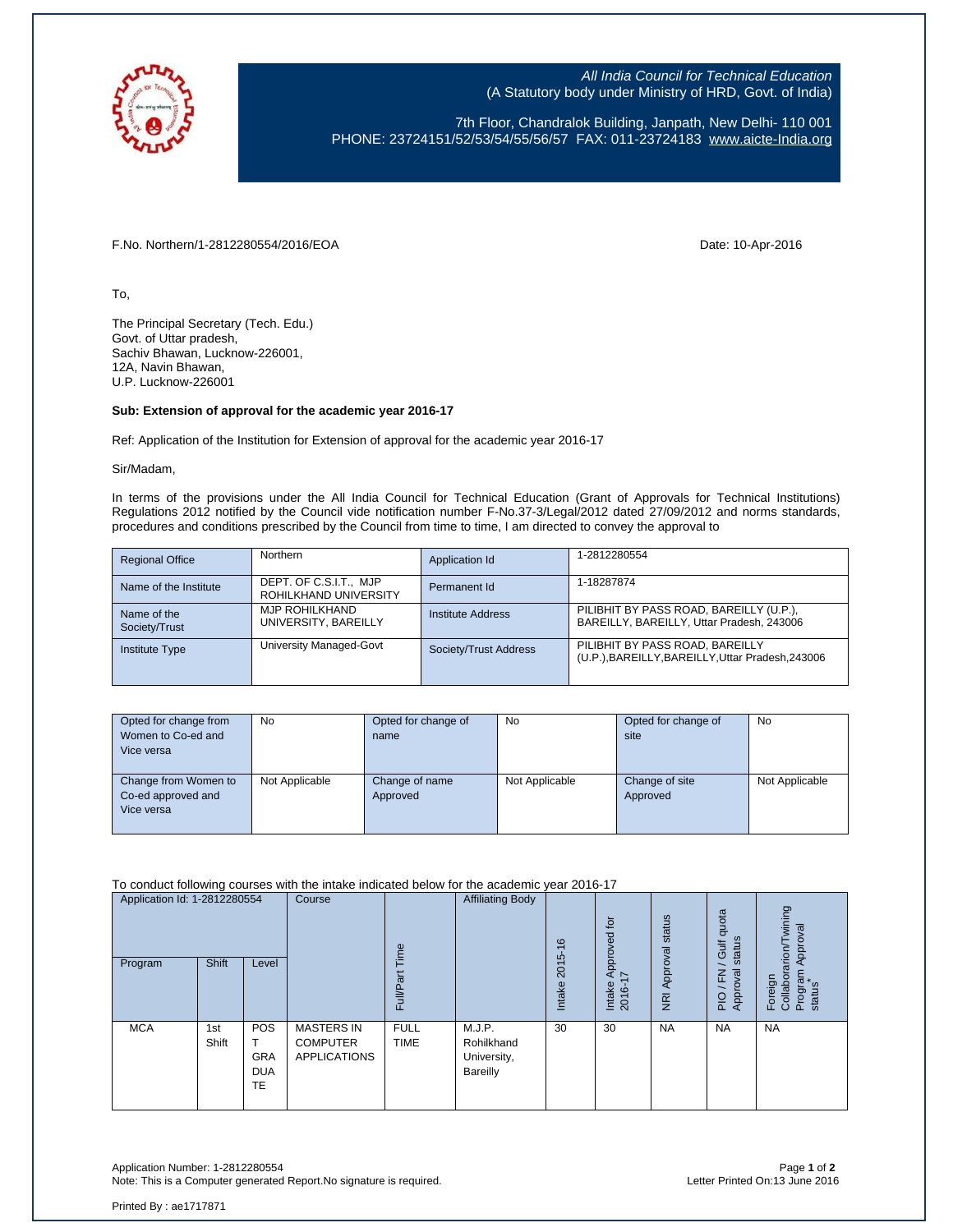

7th Floor, Chandralok Building, Janpath, New Delhi- 110 001 PHONE: 23724151/52/53/54/55/56/57 FAX: 011-23724183 www.aicte-India.org

The above mentioned approval is subject to the condition that DEPT. OF C.S.I.T., MJP ROHILKHAND UNIVERSITY shall follow and adhere to the Regulations, guidelines and directions issued by AICTE from time to time and the undertaking / affidavit given by the institution along with the application submitted by the institution on portal.

In case of any differences in content in this Computer generated Extension of Approval Letter, the content/information as approved by the Executive Council / General Council as available on the record of AICTE shall be final and binding.

Strict compliance of Anti-Ragging Regulation:- Approval is subject to strict compliance of provisions made in AICTE Regulation notified vide F. No. 37-3/Legal/AICTE/2009 dated July 1, 2009 for Prevention and Prohibition of Ragging in Technical Institutions. In case Institution fails to take adequate steps to Prevent Ragging or fails to act in accordance with AICTE Regulation or fails to punish perpetrators or incidents of Ragging, it will be liable to take any action as defined under clause 9(4) of the said Regulation.

 **Note: Validity of the course details may be verified at www.aicte-india.org** 

 **Dr. Avinash S Pant Vice - Chairman, AICTE**

Copy to:

- **1. The Regional Officer,** All India Council for Technical Education Govt. Polytechnic Campus Adjoining Directorate of Technical Education Vikas Nagar, Kanpur-208 002, Uttar Pradesh
- **2. The Director Of Technical Education,** Uttar Pradesh
- **3. The Registrar,** M.J.P. Rohilkhand University, Bareilly
- **4. The Principal / Director,** DEPT. OF C.S.I.T., MJP ROHILKHAND UNIVERSITY PILIBHIT BY PASS ROAD, BAREILLY (U.P.), BAREILLY,BAREILLY, Uttar Pradesh,243006
- **5. The Secretary / Chairman,** MJP ROHILKHAND UNIVERSITY, BAREILLY PILIBHIT BY PASS ROAD, BAREILLY (U.P.), BAREILLY,BAREILLY, Uttar Pradesh,243006
- **6. Guard File(AICTE)**

Application Number: 1-2812280554 Page **2** of **2** Note: This is a Computer generated Report.No signature is required.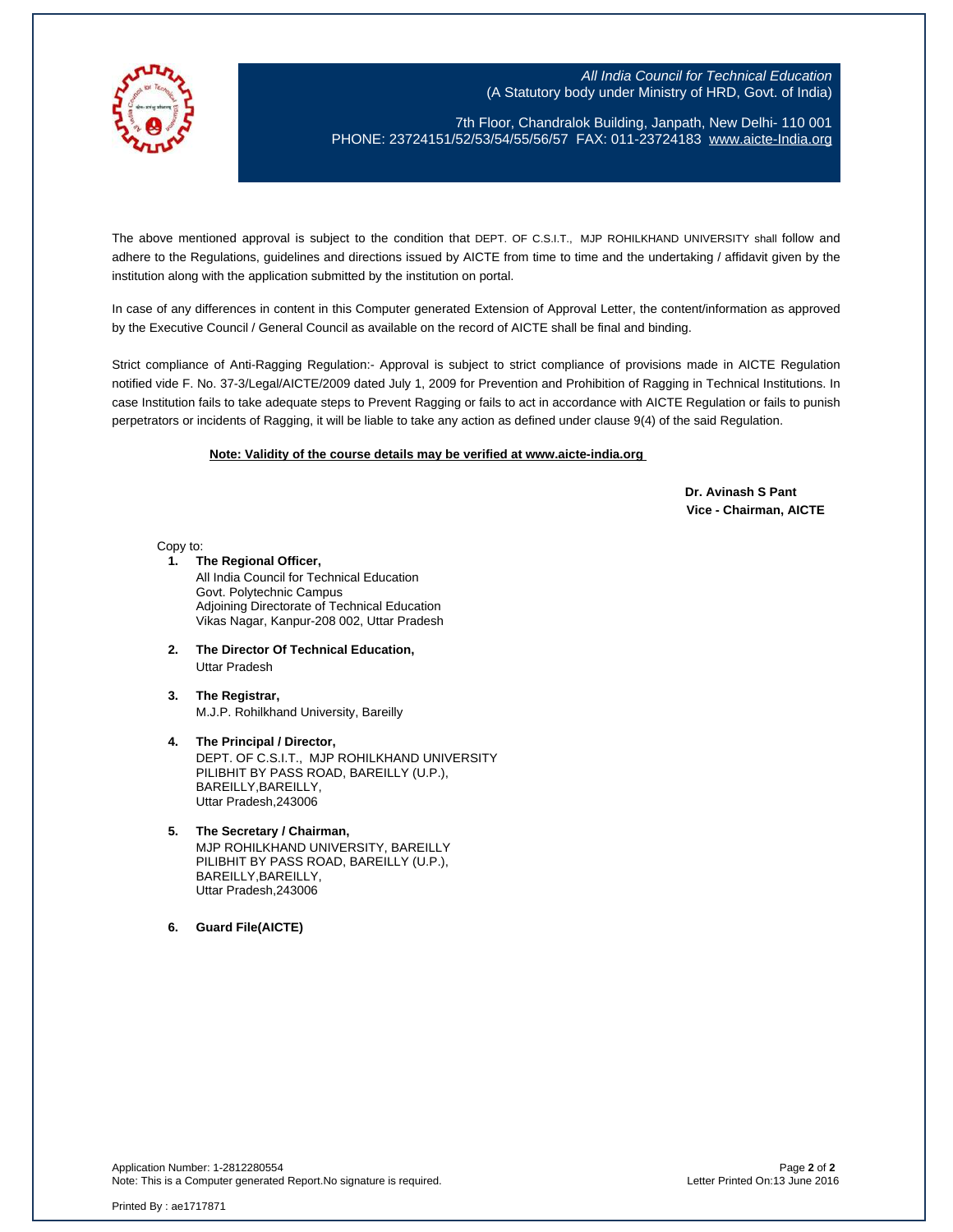

(A Statutory body under Ministry of HRD, Govt. of India)

Nelson Mandela MargVasant Kunj, New Delhi-110067 PHONE: 23724151/52/53/54/55/56/57 FAX: 011-23724183 www.aicte-India.org

F.No. Northern/1-3324335461/2017/EOA Date: 30-Mar-2017

To,

The Principal Secretary (Tech. Edu.) Govt. of Uttar pradesh, Sachiv Bhawan, Lucknow-226001, 12A, Navin Bhawan, U.P. Lucknow-226001

## **Sub: Extension of approval for the academic year 2017-18**

Ref: Application of the Institution for Extension of approval for the academic year 2017-18

#### Sir/Madam,

In terms of the provisions under the All India Council for Technical Education (Grant of Approvals for Technical Institutions) Regulations 2016 notified by the Council vide notification number F.No.AB/AICTE/REG/2016 dated 30/11/2016 and norms standards, procedures and conditions prescribed by the Council from time to time, I am directed to convey the approval to

| Permanent Id                 | 1-18287874                                      | Application Id        | 1-3324335461                                                                         |
|------------------------------|-------------------------------------------------|-----------------------|--------------------------------------------------------------------------------------|
| Name of the Institute        | DEPT. OF C.S.I.T., MJP<br>ROHILKHAND UNIVERSITY | Institute Address     | PILIBHIT BY PASS ROAD, BAREILLY (U.P.),<br>BAREILLY, BAREILLY, Uttar Pradesh, 243006 |
| Name of the<br>Society/Trust | MJP ROHILKHAND<br>UNIVERSITY, BAREILLY          | Society/Trust Address | PILIBHIT BY PASS ROAD, BAREILLY<br>(U.P.), BAREILLY, BAREILLY, Uttar Pradesh, 243006 |
| <b>Institute Type</b>        | University Managed-Govt                         | Region                | Northern                                                                             |

| Opted for change from<br>Women to Co-ed and<br>Vice versa | <b>No</b>      | Opted for change of<br>name                           | No             | Opted for change of<br>site                                    | No             |
|-----------------------------------------------------------|----------------|-------------------------------------------------------|----------------|----------------------------------------------------------------|----------------|
| Change from Women to<br>Co-ed approved and<br>Vice versa  | Not Applicable | Change of name<br>Approved                            | Not Applicable | Change of site<br>Approved                                     | Not Applicable |
| <b>Opted for Conversion</b><br>from degree to diploma     | <b>No</b>      | <b>Opted for Conversion</b><br>from diploma to degree | <b>No</b>      | Conversion (degree to<br>diploma or vice-a-<br>versa) Approved | Not Applicable |

#### To conduct following courses with the intake indicated below for the academic year 2017-18

| Application Id: 1-3324335461<br>Program | <b>Shift</b> | Level                                 | Course                                                      | Time<br>Full/Part          | Affiliating<br>Body                             | for<br>공<br>Appro <sup>.</sup><br>7<br>Intake<br>2016- | ğ<br>yed<br>ppro<br>$\infty$<br>Intake<br>2017 | Approval status<br>$\overline{g}$ | Gulf quota/<br>status<br>$\overline{\phantom{0}}$<br>$\overline{E}$<br>Approval<br>$\overline{20}$ | wining<br>Approval<br>rarion/T<br>Program<br>Foreign<br>Collabor<br>status |
|-----------------------------------------|--------------|---------------------------------------|-------------------------------------------------------------|----------------------------|-------------------------------------------------|--------------------------------------------------------|------------------------------------------------|-----------------------------------|----------------------------------------------------------------------------------------------------|----------------------------------------------------------------------------|
| <b>MCA</b>                              | 1st<br>Shift | POS<br><b>GRA</b><br><b>DUA</b><br>TE | <b>MASTERS IN</b><br><b>COMPUTER</b><br><b>APPLICATIONS</b> | <b>FULL</b><br><b>TIME</b> | M.J.P.<br>Rohilkhand<br>University,<br>Bareilly | 30                                                     | 30                                             | <b>NA</b>                         | <b>NA</b>                                                                                          | <b>NA</b>                                                                  |

Application Number: 1-3324335461 Page **1** of **3** Note: This is a Computer generated Report. No signature is required.

Printed By : AE1717871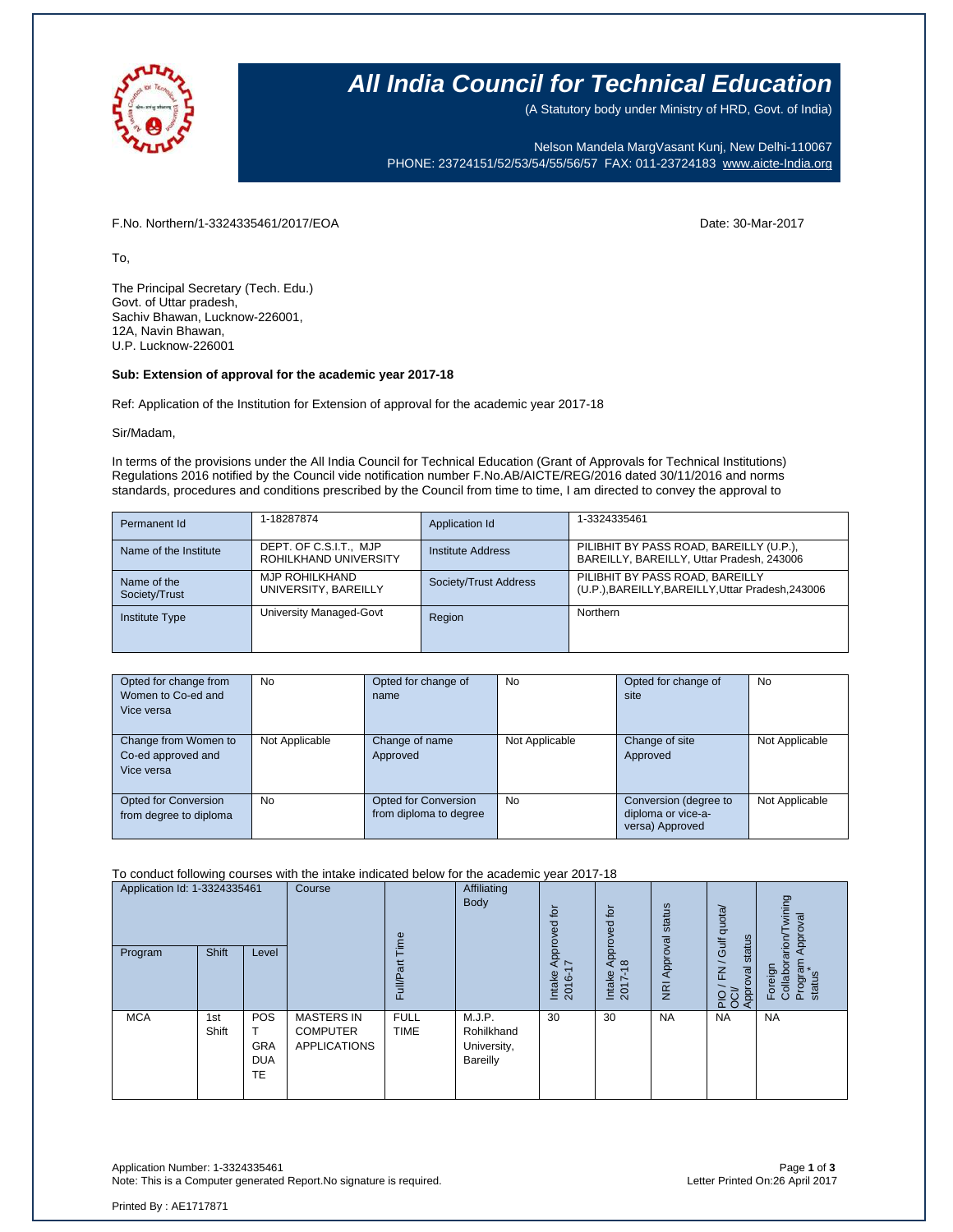

(A Statutory body under Ministry of HRD, Govt. of India)

Nelson Mandela MargVasant Kunj, New Delhi-110067 PHONE: 23724151/52/53/54/55/56/57 FAX: 011-23724183 www.aicte-India.org

The above mentioned approval is subject to the condition that

DEPT. OF C.S.I.T., MJP ROHILKHAND UNIVERSITY

shall follow and adhere to the Regulations, guidelines and directions issued by AICTE from time to time and the undertaking / affidavit given by the institution along with the application submitted by the institution on portal.

In case of any differences in content in this Computer generated Extension of Approval Letter, the content/information as approved by the Executive Council / General Council as available on the record of AICTE shall be final and binding.

Strict compliance of Anti-Ragging Regulation:- Approval is subject to strict compliance of provisions made in AICTE Regulation notified vide F. No. 37-3/Legal/AICTE/2009 dated July 1, 2009 for Prevention and Prohibition of Ragging in Technical Institutions. In case Institution fails to take adequate steps to Prevent Ragging or fails to act in accordance with AICTE Regulation or fails to punish perpetrators or incidents of Ragging, it will be liable to take any action as defined under clause 9(4) of the said Regulation.

## **Note: Validity of the course details may be verified at www.aicte-india.org**

 **Prof. A.P Mittal Member Secretary, AICTE**

Copy to:

- **1. The Regional Officer,** All India Council for Technical Education Govt. Polytechnic Campus Adjoining Directorate of Technical Education Vikas Nagar, Kanpur-208 002, Uttar Pradesh
- **2. The Director Of Technical Education\*\*,** Uttar Pradesh
- **3. The Registrar\*\*,** M.J.P. Rohilkhand University, Bareilly
- **4. The Principal / Director,** DEPT. OF C.S.I.T., MJP ROHILKHAND UNIVERSITY PILIBHIT BY PASS ROAD, BAREILLY (U.P.), BAREILLY,BAREILLY, Uttar Pradesh,243006
- **5. The Secretary / Chairman,** MJP ROHILKHAND UNIVERSITY, BAREILLY PILIBHIT BY PASS ROAD, BAREILLY (U.P.), BAREILLY, BAREILLY, Uttar Pradesh,243006

### **6. Guard File(AICTE)**

**Note: \*\* - Approval letter copy will not be communicated through post/email. However, provision is made in the portal for downloading Approval letter through Authorized login credentials allotted to concerned DTE/Registrar.**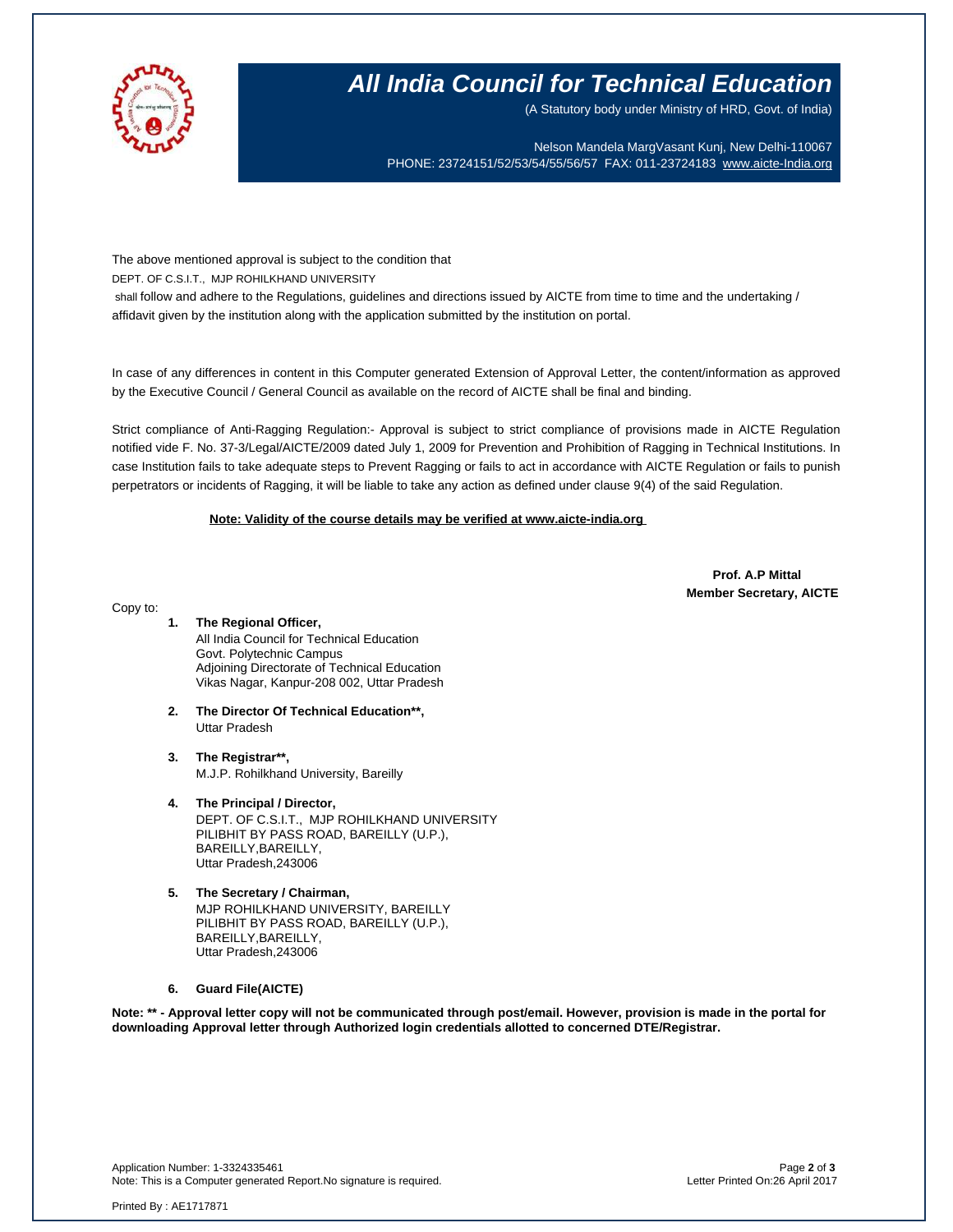

(A Statutory body under Ministry of HRD, Govt. of India)

Nelson Mandela MargVasant Kunj, New Delhi-110067 PHONE: 23724151/52/53/54/55/56/57 FAX: 011-23724183 www.aicte-India.org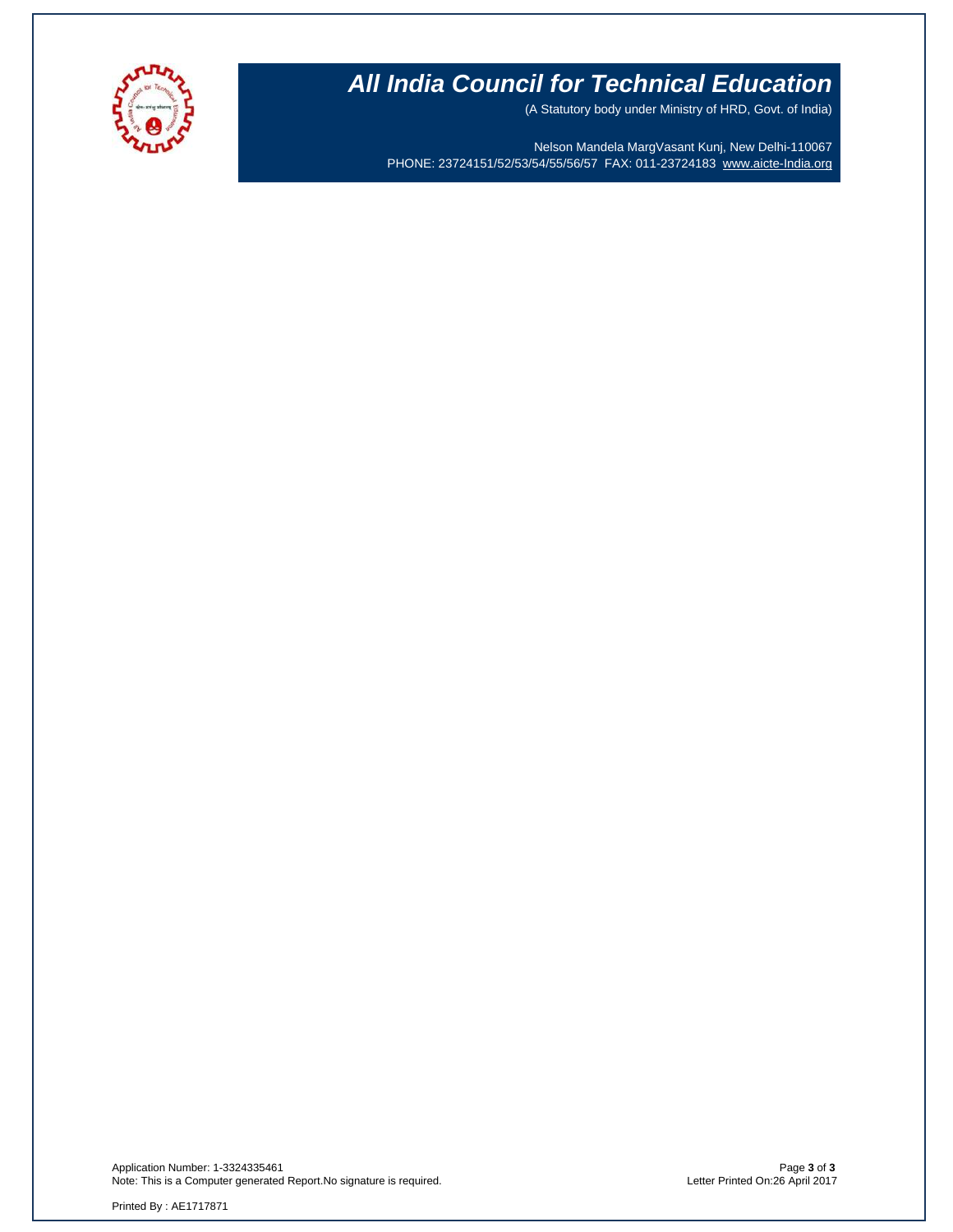Nelson Mandela Marg,Vasant Kunj, New Delhi-110070 Website: www.aicte-india.org

## **APPROVAL PROCESS 2018-19**

**Extension of Approval (EoA)**

F.No. Northern/1-3511022401/2018/EOA Date: 04-Apr-2018

To,

The Principal Secretary (Tech. Edu.) Govt. of Uttar pradesh, Sachiv Bhawan, Lucknow-226001, 12A, Navin Bhawan, U.P. Lucknow-226001

## **Sub: Extension of Approval for the Academic Year 2018-19**

Ref: Application of the Institution for Extension of approval for the Academic Year 2018-19

Sir/Madam,

In terms of the provisions under the All India Council for Technical Education (Grant of Approvals for Technical Institutions) Regulations 2016 notified by the Council vide notification number F.No.AB/AICTE/REG/2016 dated 30/11/2016 and amended on December 5, 2017 and norms standards, procedures and conditions prescribed by the Council from time to time, I am directed to convey the approval to

| <b>Permanent Id</b>      | 1-18287874                                                                              | <b>Application Id</b>        | 1-3511022401                                                                                      |
|--------------------------|-----------------------------------------------------------------------------------------|------------------------------|---------------------------------------------------------------------------------------------------|
| Name of the Institute    | DEPT. OF C.S.I.T., MJP<br><b>ROHILKHAND UNIVERSITY</b>                                  | Name of the Society/Trust    | MJP ROHILKHAND UNIVERSITY,<br><b>BAREILLY</b>                                                     |
| <b>Institute Address</b> | PILIBHIT BY PASS ROAD, BAREILLY<br>(U.P.), BAREILLY, BAREILLY, Uttar<br>Pradesh, 243006 | <b>Society/Trust Address</b> | PILIBHIT BY PASS ROAD,<br><b>BAREILLY</b><br>(U.P.), BAREILLY, BAREILLY, Uttar<br>Pradesh, 243006 |
| <b>Institute Type</b>    | <b>University Managed-Govt</b>                                                          | Region                       | <b>Northern</b>                                                                                   |

| <b>Opted for Change from</b>       | <b>No</b> | <b>Change from Women to Co-Ed</b>  | <b>NA</b> |
|------------------------------------|-----------|------------------------------------|-----------|
| Women to Co-Ed and vice            |           | and vice versa Approved or         |           |
| versa                              |           | <b>Not</b>                         |           |
| <b>Opted for Change of Name</b>    | <b>No</b> | <b>Change of Name Approved or</b>  | <b>NA</b> |
|                                    |           | <b>Not</b>                         |           |
| <b>Opted for Change of Site</b>    | <b>No</b> | <b>Change of Site Approved or</b>  | <b>NA</b> |
|                                    |           | <b>Not</b>                         |           |
| <b>Opted for Conversion from</b>   | <b>No</b> | <b>Conversion for Degree to</b>    | <b>NA</b> |
| Degree to Diploma or vice          |           | Diploma or vice versa              |           |
| versa                              |           | <b>Approved or Not</b>             |           |
| <b>Opted for Organization Name</b> | <b>No</b> | <b>Change of Organization Name</b> | <b>NA</b> |
| Change                             |           | <b>Approved or Not</b>             |           |

**To conduct following Courses with the Intake indicated below for the Academic Year 2018-19**

| ram<br>តូ<br>ō | Shift |                                | $\omega$<br>$\omega$                                        | ٠<br>ĮΡ<br>L. | ð<br>$\bf{m}$<br>≲<br>Affiliating<br>(Univ/Bod <sup>,</sup> | 흐<br>g<br>App<br>ာ<br>Intake<br>2018-1 | σ<br>ą<br>9<br>ď<br><b>NRI</b><br>Stat | $\underline{\omega}$<br>Gulf<br>हि<br>ဖာ<br>ಸ<br>z<br>c<br>щ<br>۰<br>ā<br>윽<br>$\frac{1}{2}$<br>$\sigma$<br>a | ួរ ក្ល<br><u>គូ</u><br>Star<br>Star<br>ation<br>ন্য<br>פ<br>o<br>ō<br>$\frac{5}{6}$<br>윤<br>E |
|----------------|-------|--------------------------------|-------------------------------------------------------------|---------------|-------------------------------------------------------------|----------------------------------------|----------------------------------------|---------------------------------------------------------------------------------------------------------------|-----------------------------------------------------------------------------------------------|
| <b>MCA</b>     | 1st   | <b>POST</b><br><b>GRADUATE</b> | <b>MASTERS IN</b><br><b>COMPUTER</b><br><b>APPLICATIONS</b> | <b>FT</b>     | M.J.P. Rohilkhand<br><b>University, Bareilly</b>            | 30                                     | <b>NA</b>                              | <b>NA</b>                                                                                                     | <b>NA</b>                                                                                     |

+FT –Full Time,PT-Part Time

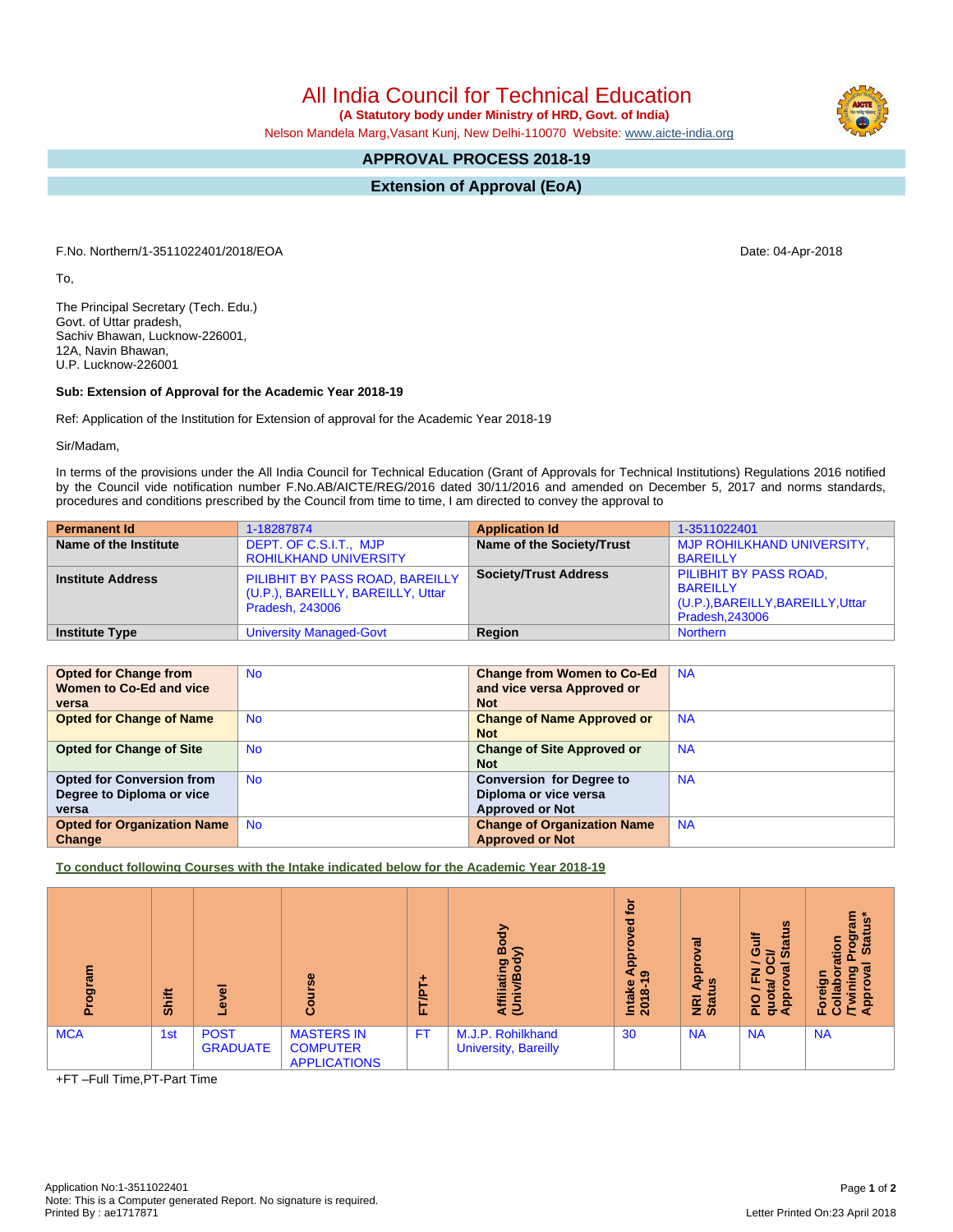In case of any differences in content in this Computer generated Extension of Approval Letter, the content/information as approved by the Executive Council / General Council as available on the record of AICTE shall be final and binding.

Strict compliance of Anti-Ragging Regulation: - Approval is subject to strict compliance of provisions made in AICTE Regulation notified vide F. No. 37-3/Legal/AICTE/2009 dated July 1, 2009 for Prevention and Prohibition of Ragging in Technical Institutions. In case Institution fails to take adequate steps to Prevent Ragging or fails to act in accordance with AICTE Regulation or fails to punish perpetrators or incidents of Ragging, it will be liable to take any action as defined under clause 9(4) of the said Regulation.

> **Prof. A.P Mittal Member Secretary, AICTE**

Copy to:

- 1. The Regional Officer, All India Council for Technical Education Govt. Polytechnic Campus Adjoining Directorate of Technical Education Vikas Nagar, Kanpur-208 002, Uttar Pradesh
- 2. The Director Of Technical Education\*\*, Uttar Pradesh
- 3. The Registrar\*\*, M.J.P. Rohilkhand University, Bareilly
- 4. The Principal / Director, DEPT. OF C.S.I.T., MJP ROHILKHAND UNIVERSITY PILIBHIT BY PASS ROAD, BAREILLY (U.P.), BAREILLY,BAREILLY, Uttar Pradesh,243006
- 5. The Secretary / Chairman, MJP ROHILKHAND UNIVERSITY, BAREILLY PILIBHIT BY PASS ROAD, BAREILLY (U.P.), BAREILLY,BAREILLY, Uttar Pradesh,243006
- 6. Guard File(AICTE)

Note: Validity of the Course details may be verified at http://www.aicte-india.org/

\*\* Individual Approval letter copy will not be communicated through Post/Email. However, consolidated list of Approved Institutions(bulk) will be shared through official Email Address to the concerned Authorities mentioned above.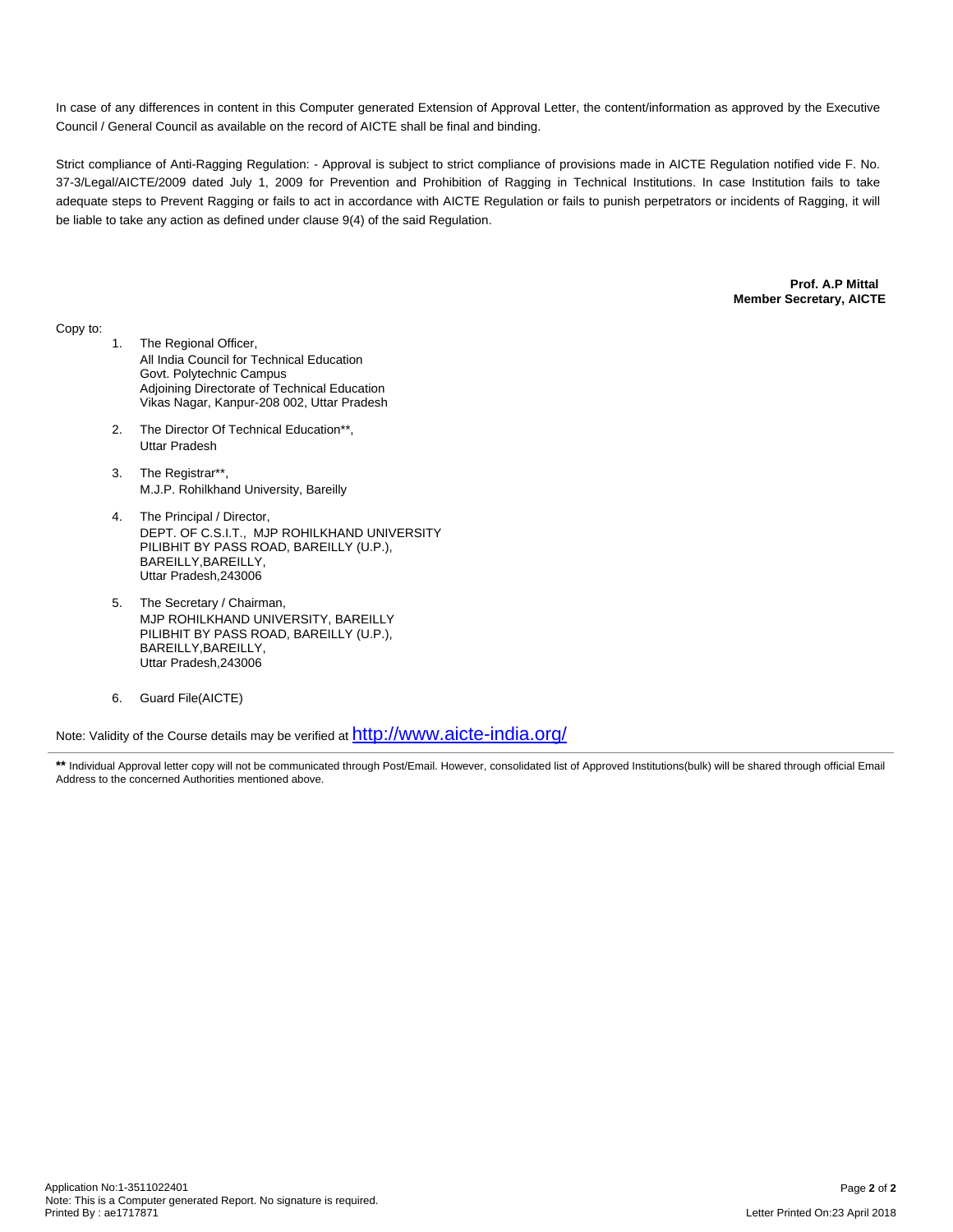**(A Statutory body under Ministry of HRD, Govt. of India)**

Nelson Mandela Marg,Vasant Kunj, New Delhi-110070 Website: www.aicte-india.org

## **APPROVAL PROCESS 2019-20**

**Extension of Approval (EoA)**

F.No. Northern/1-4260102929/2019/EOA Date: 10-Apr-2019

To,

The Principal Secretary (Tech. Edu.) Govt. of Uttar pradesh, Sachiv Bhawan, Lucknow-226001, 12A, Navin Bhawan, U.P. Lucknow-226001

### **Sub: Extension of Approval for the Academic Year 2019-20**

Ref: Application of the Institution for Extension of approval for the Academic Year 2019-20

Sir/Madam,

In terms of the provisions under the All India Council for Technical Education (Grant of Approvals for Technical Institutions) Regulations 2018 notified by the Council vide notification number F.No.AB/AICTE/REG/2018 dated 31/12/2018 and norms standards, procedures and conditions prescribed by the Council from time to time, I am directed to convey the approval to

| <b>Permanent Id</b>      | 1-18287874                                                                                     | <b>Application Id</b>        | 1-4260102929                                                                                      |
|--------------------------|------------------------------------------------------------------------------------------------|------------------------------|---------------------------------------------------------------------------------------------------|
| Name of the Institute    | DEPT. OF C.S.I.T., MJP<br><b>ROHILKHAND UNIVERSITY</b>                                         | Name of the Society/Trust    | MJP ROHILKHAND UNIVERSITY,<br><b>BAREILLY</b>                                                     |
| <b>Institute Address</b> | PILIBHIT BY PASS ROAD, BAREILLY<br>(U.P.), BAREILLY, BAREILLY, Uttar<br><b>Pradesh, 243006</b> | <b>Society/Trust Address</b> | PILIBHIT BY PASS ROAD,<br><b>BAREILLY</b><br>(U.P.), BAREILLY, BAREILLY, Uttar<br>Pradesh, 243006 |
| <b>Institute Type</b>    | <b>University Managed-Govt</b>                                                                 | <b>Region</b>                | <b>Northern</b>                                                                                   |

| <b>Opted for Change from</b>       | <b>No</b> | <b>Change from Women to Co-Ed</b>     | <b>NA</b> |
|------------------------------------|-----------|---------------------------------------|-----------|
| Women to Co-Ed and vice            |           | and vice versa Approved or            |           |
| versa                              |           | <b>Not</b>                            |           |
| <b>Opted for Change of Name</b>    | <b>No</b> | <b>Change of Name Approved or</b>     | <b>NA</b> |
|                                    |           | <b>Not</b>                            |           |
| <b>Opted for Change of</b>         | <b>No</b> | <b>Change of Site/Location</b>        | <b>NA</b> |
| Site/Location                      |           | <b>Approved or Not</b>                |           |
| <b>Opted for Conversion from</b>   | <b>No</b> | <b>Conversion for Degree to</b>       | <b>NA</b> |
| Degree to Diploma or vice          |           | Diploma or vice versa                 |           |
| versa                              |           | <b>Approved or Not</b>                |           |
| <b>Opted for Organization Name</b> | <b>No</b> | <b>Change of Organization Name</b>    | <b>NA</b> |
| Change                             |           | <b>Approved or Not</b>                |           |
| <b>Opted for Merger of</b>         | <b>No</b> | <b>Merger of Institution Approved</b> | <b>NA</b> |
| <b>Institution</b>                 |           | or Not                                |           |
| Opted for Introduction of          | <b>No</b> | <b>Introduction of Program/Level</b>  | <b>NA</b> |
| <b>New Program/Level</b>           |           | <b>Approved or Not</b>                |           |

**To conduct following Courses with the Intake indicated below for the Academic Year 2019-20**

| ā,  | Shift | g<br>$\bullet$   | rse<br>Ξ<br>ဒ္ပြ                              | FT/P      | ਨੇ<br>മ<br>ත<br>iatil<br>m<br>そう                 | ٠ŏ<br>್ಠಾ<br>윤<br>⋖ ⋼<br>$\alpha$<br>Intake<br>2019-2 | <u>त्व</u><br>ē<br>ād<br>A<br>$\frac{5}{2}$<br><b>E</b> at | <b>Status</b><br>O<br>≃<br>œ<br>z<br>O<br>ш<br>$\mathbf{E}$<br>quota<br>Appr<br>$\circ$<br>Ξ. |
|-----|-------|------------------|-----------------------------------------------|-----------|--------------------------------------------------|-------------------------------------------------------|------------------------------------------------------------|-----------------------------------------------------------------------------------------------|
| Mca | 1st   | Post<br>Graduate | <b>Masters In</b><br>Computer<br>Applications | <b>FT</b> | M.J.P. Rohilkhand University,<br><b>Bareilly</b> | 30                                                    | <b>NA</b>                                                  | <b>NA</b>                                                                                     |

+FT –Full Time,PT-Part Time

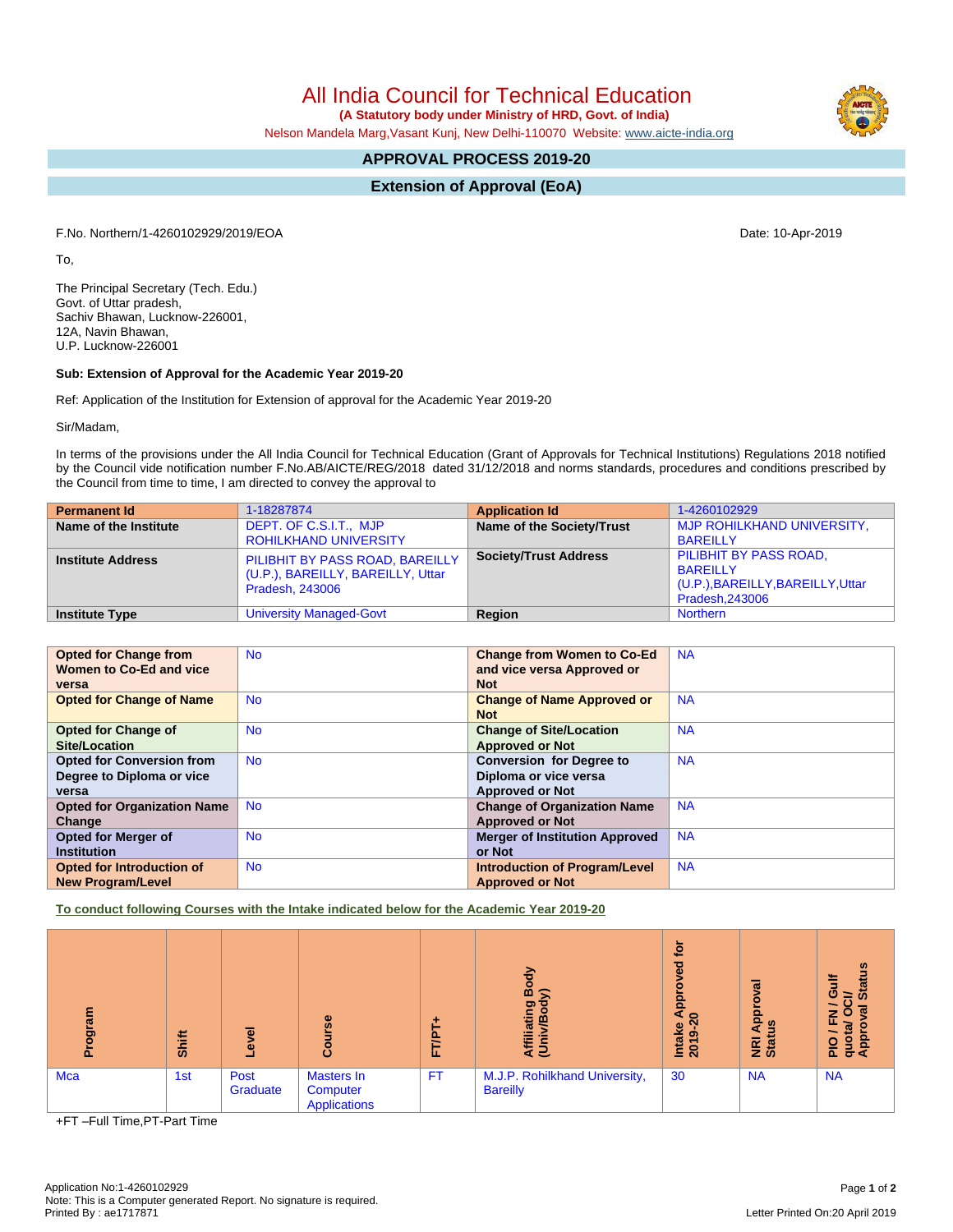In case of any differences in content in this Computer generated Extension of Approval Letter, the content/information as approved by the Executive Council / General Council as available on the record of AICTE shall be final and binding.

Strict compliance of Anti-Ragging Regulation: - Approval is subject to strict compliance of provisions made in AICTE Regulation notified vide F. No. 37-3/Legal/AICTE/2009 dated July 1, 2009 for Prevention and Prohibition of Ragging in Technical Institutions. In case Institution fails to take adequate steps to Prevent Ragging or fails to act in accordance with AICTE Regulation or fails to punish perpetrators or incidents of Ragging, it will be liable to take any action as defined under clause 9(4) of the said Regulation.

### **It is mandatory to comply all the essential requirements as given in APH 2019-20(appendix 6)**

NOTE: If the State Government / UT / DTE / DME has a reservation policy for admission in Technical Education Institutes and the same is applicable to Private & Self-financing Technical Institutions, then the State Government / UT/ DTE / DME shall ensure that 10 % of Reservation for EWS would be operational from the Academic year 2019-20 without affecting the percentage reservations of SC/ST/OBC/General . However, this would not be applicable in the case of Minority Institutions referred to the clause (1) of Article 30 of **Constitution of India.**

> **Prof. A.P Mittal Member Secretary, AICTE**

Copy to:

- **1. The Director Of Technical Education\*\*, Uttar Pradesh**
- **2. The Registrar\*\*,** M.J.P. Rohilkhand University, Bareilly
- **3. The Principal / Director,** Dept. Of C.S.I.T., Mjp Rohilkhand University Pilibhit By Pass Road, Bareilly (U.P.), Bareilly,Bareilly, Uttar Pradesh,243006
- **4. The Secretary / Chairman,** Mjp Rohilkhand University, Bareilly Pilibhit By Pass Road, Bareilly (U.P.). Bareilly, Bareilly, Uttar Pradesh,243006
- **5. The Regional Officer,** All India Council for Technical Education Govt. Polytechnic Campus Adjoining Directorate of Technical Education Vikas Nagar, Kanpur-208 002, Uttar Pradesh
- **6. Guard File(AICTE)**

Note: Validity of the Course details may be verified at http://www.aicte-india.org/

**<sup>\*\*</sup>** Individual Approval letter copy will not be communicated through Post/Email. However, consolidated list of Approved Institutions(bulk) will be shared through official Email Address to the concerned Authorities mentioned above.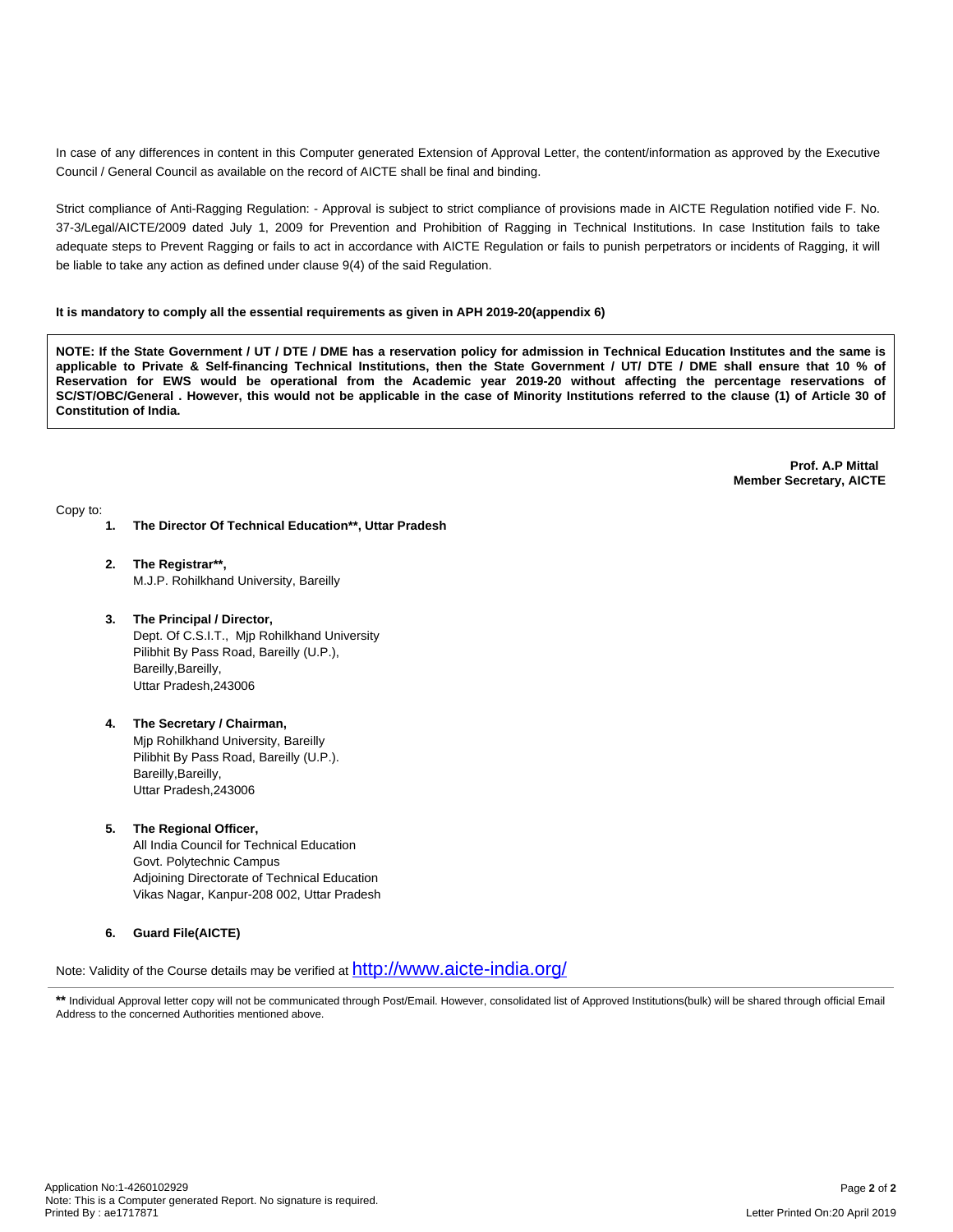**(A Statutory body under Ministry of HRD, Govt. of India)**

Nelson Mandela Marg,Vasant Kunj, New Delhi-110070 Website: www.aicte-india.org

#### **APPROVAL PROCESS 2020-21 -**

**Extension of Approval (EoA)**

F.No. Northern/1-7014140344/2020/EOA Date: 30-Apr-2020

To,

The Principal Secretary (Tech. Edu.) Govt. of Uttar pradesh, Sachiv Bhawan, Lucknow-226001, 12A, Navin Bhawan, U.P. Lucknow-226001

## **Sub: Extension of Approval for the Academic Year 2020-21**

Ref: Application of the Institution for Extension of Approval for the Academic Year 2020-21

Sir/Madam,

In terms of the provisions under the All India Council for Technical Education (Grant of Approvals for Technical Institutions) Regulations 2020 notified by the Council vide notification number F.No. AB/AICTE/REG/2020 dated 4<sup>th</sup> February 2020 and norms standards, procedures and conditions prescribed by the Council from time to time, I am directed to convey the approval to

| <b>Permanent Id</b>      | 1-18287874                                                                              | <b>Application Id</b>        | 1-7014140344                                                                        |
|--------------------------|-----------------------------------------------------------------------------------------|------------------------------|-------------------------------------------------------------------------------------|
| Name of the Institute    | DEPT. OF C.S.I.T., MJP<br><b>ROHILKHAND UNIVERSITY</b>                                  | Name of the Society/Trust    | <b>MJP ROHILKHAND UNIVERSITY,</b><br><b>BAREILLY</b>                                |
| <b>Institute Address</b> | PILIBHIT BY PASS ROAD,<br>BAREILLY (U.P.), BAREILLY,<br>BAREILLY, Uttar Pradesh, 243006 | <b>Society/Trust Address</b> | PILIBHIT BY PASS ROAD,<br><b>BAREILLY</b><br>(U.P.), BAREILLY, BAREILLY, 24300<br>6 |
| <b>Institute Type</b>    | <b>State Government University</b>                                                      | Region                       | <b>Northern</b>                                                                     |

## **To conduct following Courses with the Intake indicated below for the Academic Year 2020-21**

| Program    | Level                          | <b>Course</b>                                               | <b>Affiliating Body</b><br>(University)<br>/Body) | <b>Intake</b><br><b>Approved</b><br>for 2019-20 | <b>Intake</b><br><b>Approved</b><br>for 2020-21 | <b>NRI</b><br>Approval<br><b>Status</b> | PIO/FN/<br>Gulf quota/<br><b>OCI</b><br><b>Approval</b><br><b>Status</b> |
|------------|--------------------------------|-------------------------------------------------------------|---------------------------------------------------|-------------------------------------------------|-------------------------------------------------|-----------------------------------------|--------------------------------------------------------------------------|
| <b>MCA</b> | <b>POST</b><br><b>GRADUATE</b> | <b>MASTERS IN</b><br><b>COMPUTER</b><br><b>APPLICATIONS</b> | M.J.P. Rohilkhand<br>University, Bareilly         | 30                                              | 30                                              | <b>NA</b>                               | <b>No</b>                                                                |

## **It is mandatory to comply with all the essential requirements as given in APH 2020-21 (Appendix 6)**

Letter Printed On:25 May 2020

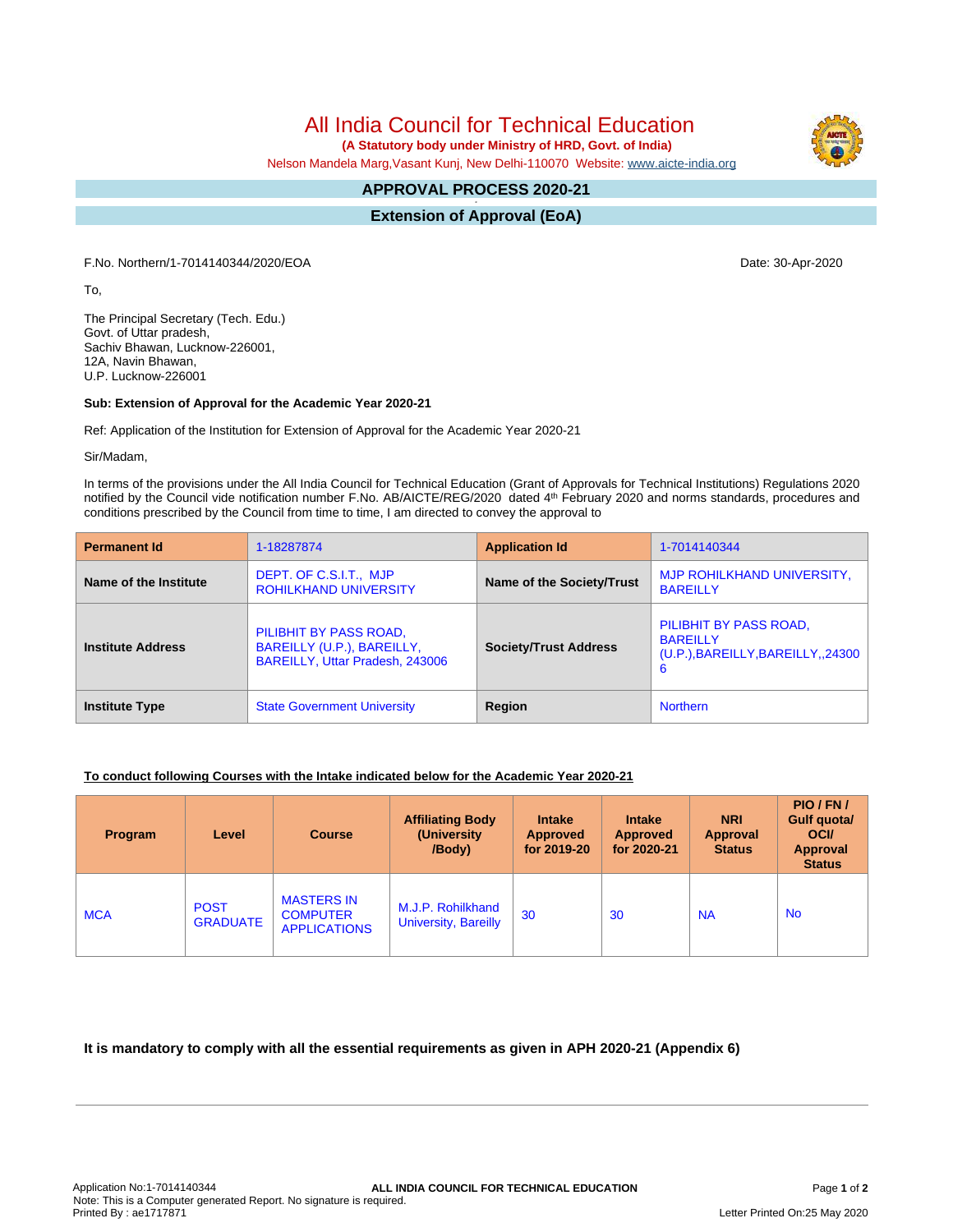## **Important Instructions**

- 1. The State Government/ UT/ Directorate of Technical Education/ Directorate of Medical Education shall ensure that 10% of reservation for Economically Weaker Section (EWS) as per the reservation policy for admission, operational from the Academic year 2020-21 is implemented without affecting the reservation percentages of SC/ ST/ OBC/ General. However, this would not be applicable in the case of Minority Institutions referred to the Clause (1) of Article 30 of Constitution of India. Such Institution shall be permitted to increase in annual permitted strength over a maximum period of two years beginning with the Academic Year 2020-21
- 2. The Institution offering courses earlier in the Regular Shift, First Shift, Second Shift/Part Time now amalgamated as total intake shall have to fulfil all facilities such as Infrastructure, Faculty and other requirements as per the norms specified in the Approval Process Handbook 2020-21 for the Total Approved Intake. Further, the Institutions Deemed to be Universities/ Institutions having Accreditation/ Autonomy status shall have to maintain the Faculty: Student ratio as specified in the Approval Process Handbook. All such Institutions/ Universities shall have to create the necessary Faculty, Infrastructure and other facilities WITHIN 2 YEARS to fulfil the norms based on the Affidavit submitted to AICTE.
- 3. In case of any differences in content in this Computer generated Extension of Approval Letter, the content/information as approved by the Executive Council / General Council as available on the record of AICTE shall be final and binding.
- 4. Strict compliance of Anti-Ragging Regulation: Approval is subject to strict compliance of provisions made in AICTE Regulation notified vide F. No. 373/Legal/AICTE/2009 dated July 1, 2009 for Prevention and Prohibition of Ragging in Technical Institutions. In case Institution fails to take adequate steps to Prevent Ragging or fails to act in accordance with AICTE Regulation or fails to punish perpetrators or incidents of Ragging, it will be liable to take any action as defined under clause 9(4) of the said Regulation.

**Prof.Rajive Kumar Member Secretary, AICTE**

Copy to:

- **1. The Director Of Technical Education\*\*, Uttar Pradesh**
- **2**. **The Registrar\*\*,** M.J.P. Rohilkhand University, Bareilly
- **3. The Principal / Director,** DEPT. OF C.S.I.T., MJP ROHILKHAND UNIVERSITY Pilibhit By Pass Road, Bareilly (U.P.), Bareilly, Bareilly, Uttar Pradesh,243006
- **4. The Secretary / Chairman,** PILIBHIT BY PASS ROAD, BAREILLY (U.P.) BAREILLY,BAREILLY ,243006
- **5. The Regional Officer,** All India Council for Technical Education Govt. Polytechnic Campus Adjoining Directorate of Technical Education Vikas Nagar, Kanpur-208 002, Uttar Pradesh
- **6. Guard File(AICTE)**

Note: Validity of the Course details may be verified at http://www.aicte-india.org/

\*\* Individual Approval letter copy will not be communicated through Post/Email. However, consolidated list of Approved Institutions(bulk) will be shared through official Email Address to the concerned Authorities mentioned above.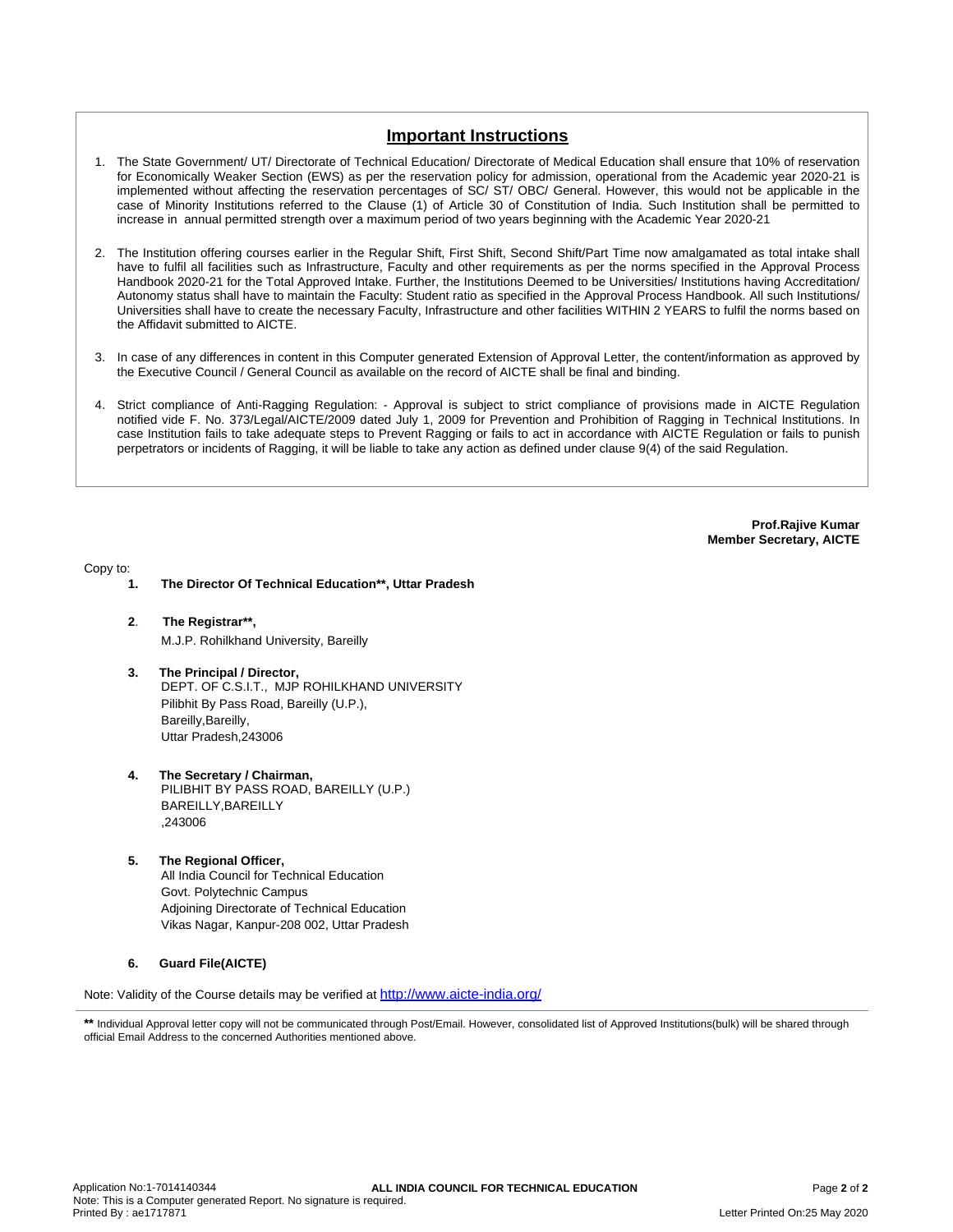**(A Statutory body under Ministry of Education, Govt. of India)**

Nelson Mandela Marg,Vasant Kunj, New Delhi-110070 Website: www.aicte-india.org

#### **APPROVAL PROCESS 2021-22 -**

**Extension of Approval (EoA)**

F.No. Northern/1-9318513555/2021/EOA Date: 25-Jun-2021

To,

The Principal Secretary (Tech. Edu.) Govt. of Uttar pradesh, Sachiv Bhawan, Lucknow-226001, 12A, Navin Bhawan, U.P. Lucknow-226001

## **Sub: Extension of Approval for the Academic Year 2021-22**

Ref: Application of the Institution for Extension of Approval for the Academic Year 2021-22

Sir/Madam,

In terms of the provisions under the All India Council for Technical Education (Grant of Approvals for Technical Institutions) Regulations, 2021 Notified on 4th February, 2020 and amended on 24th February 2021 and norms standards, procedures and conditions prescribed by the Council from time to time, I am directed to convey the approval to:

| <b>Permanent Id</b>                              | 1-18287874                                                                              | <b>Application Id</b>        | 1-9318513555                                                                                      |
|--------------------------------------------------|-----------------------------------------------------------------------------------------|------------------------------|---------------------------------------------------------------------------------------------------|
| Name of the Institution<br>/University           | DEPT. OF C.S.I.T., MJP<br><b>ROHILKHAND UNIVERSITY</b>                                  | Name of the Society/Trust    | <b>MJP ROHILKHAND UNIVERSITY,</b><br><b>BAREILLY</b>                                              |
| <b>Institution /University</b><br><b>Address</b> | PILIBHIT BY PASS ROAD,<br>BAREILLY (U.P.), BAREILLY,<br>BAREILLY, Uttar Pradesh, 243006 | <b>Society/Trust Address</b> | PILIBHIT BY PASS ROAD,<br><b>BARFILLY</b><br>(U.P.), BAREILLY, BAREILLY, Uttar<br>Pradesh, 243006 |
| <b>Institution /University</b><br><b>Type</b>    | <b>State Government University</b>                                                      | <b>Region</b>                | <b>Northern</b>                                                                                   |

## **To conduct following Programs / Courses with the Intake indicated below for the Academic Year 2021-22**

| Program    | Level                          | <b>Course</b>                                               | <b>Affiliating Body</b><br>(University)<br>/Body) | <b>Intake</b><br><b>Approved</b><br>for 2020-21 | <b>Intake</b><br><b>Approved</b><br>for 2021-22 | <b>NRI</b><br>Approval<br><b>Status</b> | FN / Gulf<br>quotal OCI/<br>Approval<br><b>Status</b> |
|------------|--------------------------------|-------------------------------------------------------------|---------------------------------------------------|-------------------------------------------------|-------------------------------------------------|-----------------------------------------|-------------------------------------------------------|
| <b>MCA</b> | <b>POST</b><br><b>GRADUATE</b> | <b>MASTERS IN</b><br><b>COMPUTER</b><br><b>APPLICATIONS</b> | M.J.P. Rohilkhand<br><b>University, Bareilly</b>  | 30                                              | 30                                              | <b>NA</b>                               | <b>NA</b>                                             |

**It is mandatory to comply with all the essential requirements as given in APH 2021-22 (Appendix 6)**